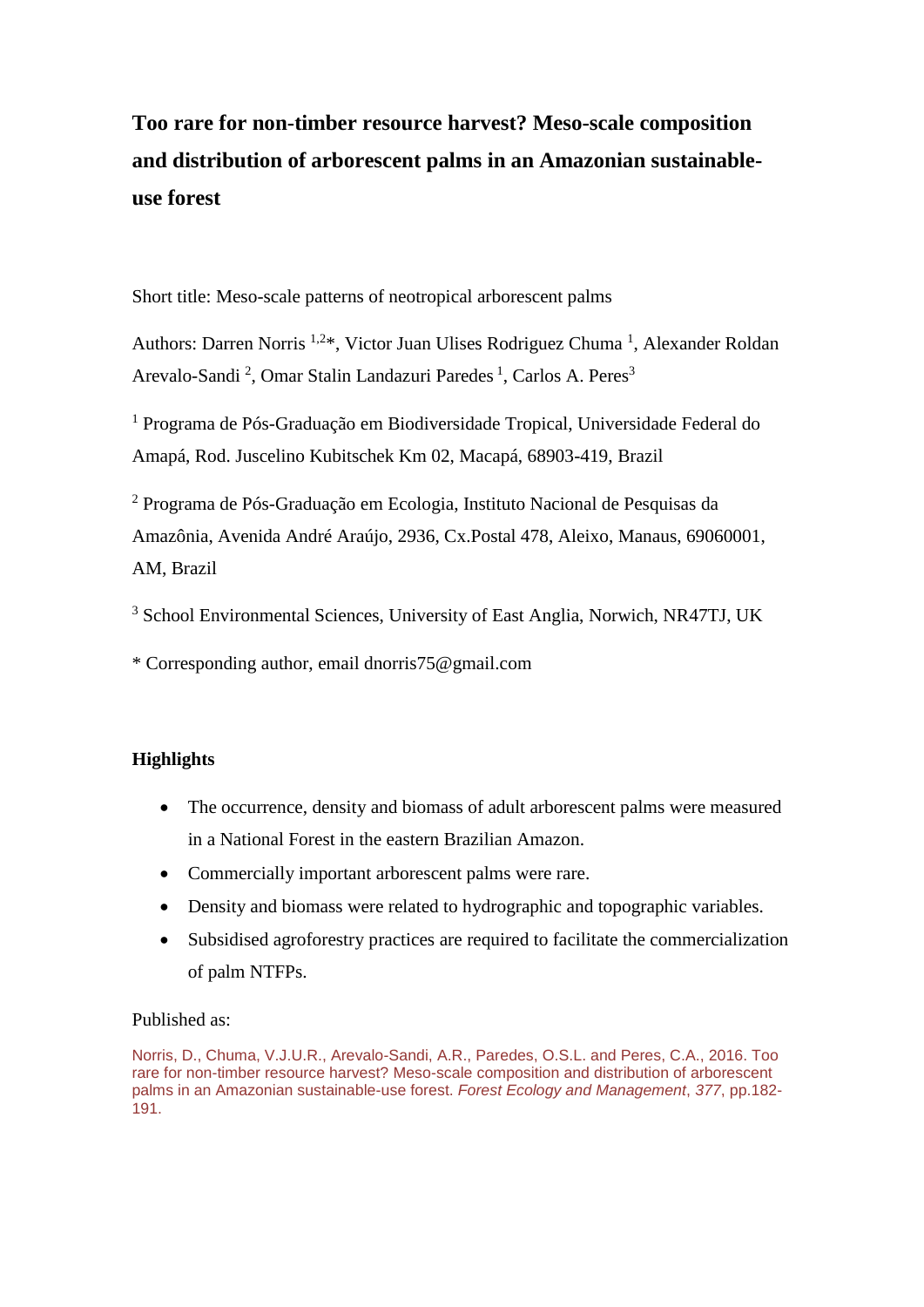#### Abstract

Arborescent palms can provide an important source of non-timber forest products (NTFPs) within tropical forest REDD+ frameworks. To identify the NTFP potential of arborescent palms, we examined meso-scale patterns of abundance and distribution within a sustainable-use protected area in the eastern Brazilian Amazon. To understand the environmental correlates of observed patterns we evaluated the effects of topography, hydrography and geographic space on the presence, density and biomass of adult arborescent palms. Adult palms were sampled in 30 (250 x 20 m) plots systematically distributed within a  $25 \text{-} \text{km}^2$  grid. Topographic and hydrographic variables were derived from a remotely sensed digital elevation model. Spatial correlations in the explanatory and response variables were examined using Mantel tests and GLMs. To test for evidence of dispersal limitation, semi-variograms were used to examine spatial patterns in GLM residuals. Adult arborescent palms were rare occurring in only 12 of the 30 plots. In total, we recorded 118 individuals from six species (*Bactris maraja*, *Euterpe oleracea*, *Iriartella setigera*, *Oenocarpus bacaba*, *Oenocarpus bataua and Oenocarpus minor*). This corresponded to a mean live aboveground biomass per plot of 0.85 Mg ha<sup>-1</sup> (range:  $0 - 28.1$  Mg ha<sup>-1</sup>). Hydrographic and topographic variables suggest that environmental conditions are suitable for *E. oleracea*, an economically important species. The presence, biomass, and density of palms were uncorrelated with geographic distances among plots. The hydrographic model significantly explained variation in palm presence and biomass, whereas density was only explained by the topographic model. Our findings indicate that arborescent palms are currently too rare to be efficiently harvested as NTFPs in the study area. Yet, comparisons with published estimates suggest that there is significant potential for agroforestry to facilitate the commercialization of palm NTFPs for community based extractive activities.

Keywords: Arecaceae; Arecoideae; biomass; canopy palm; meso-scale distribution; palm community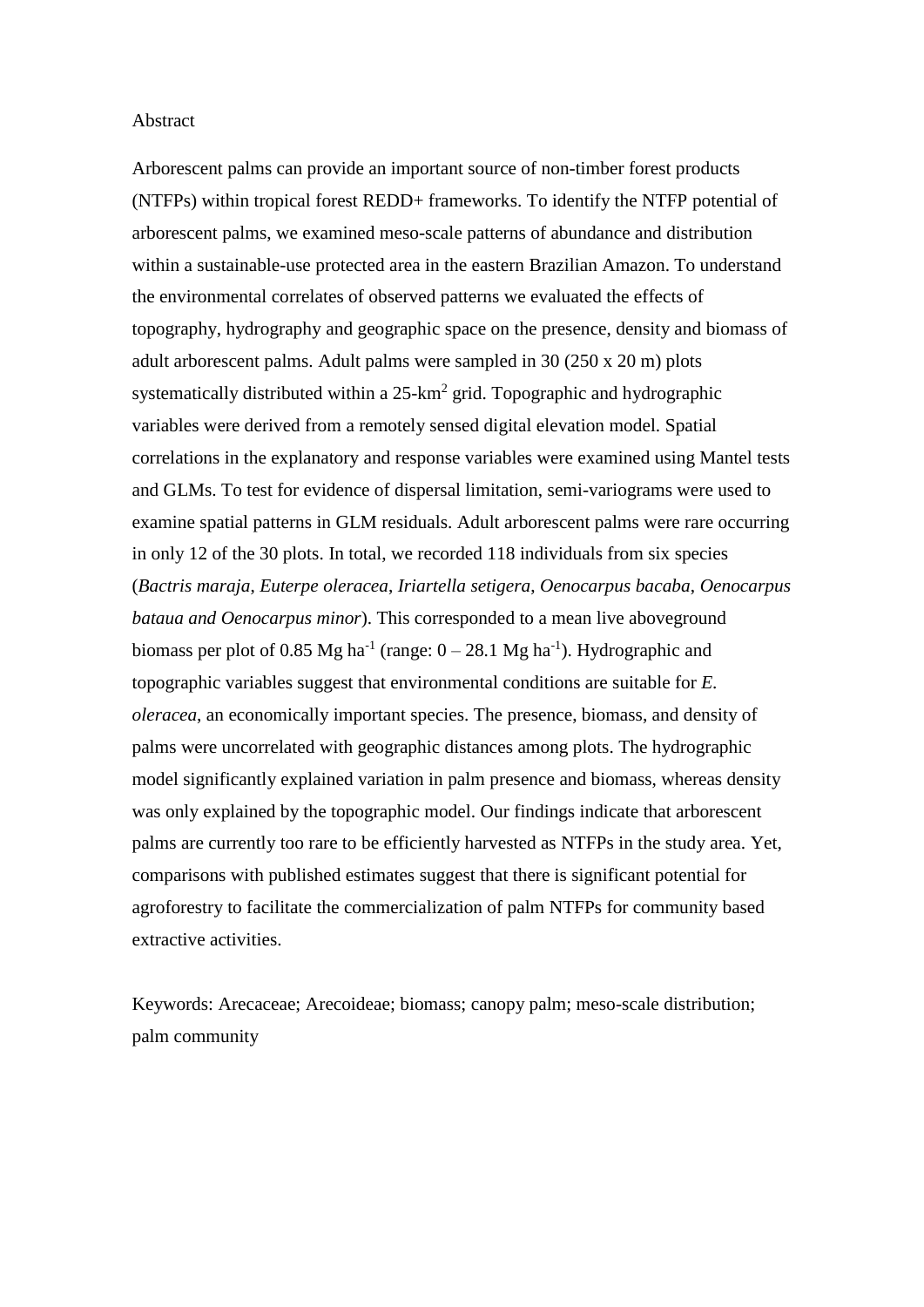### **1 Introduction**

Commercialisation of non-timber forest products (NTFPs) can contribute to the sustainable management of tropical forests. NTFPs are widely recognised as key components of REDD+ management frameworks and a variety of socio-economic

- 5 action plans associated with much political will. For example, from January 2012 to December 2013, the Brazilian government invested approximately US\$4.4 million in subsidizing NTFPs from community-based extractive activities [\(Brazil, 2015\)](#page-20-0). These investments facilitated national commercialization of arborescent palm NTFPs by semisubsistence extractive households, including açaí (*Euterpe* spp.) fruit, pulp, and palm
- 10 heart [\(Brazil, 2015\)](#page-20-0). However, there remains much uncertainty regarding the inclusion of palm NTFPs within forest management plans particularly across poorly studied parts of rural Amazonia.

Brazil has become a world leading example in the development and implementation of management options to reduce deforestation in the Amazon. Yet, the

- 15 effective management of the 1.6 million  $km^2$  of protected areas in the Brazilian Amazon that allow some form of human use remains a global and national challenge [\(Peres,](#page-24-0)  [2011\)](#page-24-0). Since 2006, the Brazilian government has been granting the private sector the right to manage public forests for the extraction of timber and non-timber products (Law No. 11.284). Although such use can contribute to the erosion of protectionist
- 20 ideals [\(de Marques and Peres, 2015\)](#page-21-0), the sustainable use of timber and non-timber products is widely recognised as a key national biodiversity management strategy enabling the integration of socio-economic and biodiversity conservation objectives [\(Brazil, 2015\)](#page-20-0). With much of the  $\sim$ 1.6 million km<sup>2</sup> sustainable-use protected acreage occupied by sparsely settled human populations [densities  $<$  4 inhabitants/km<sup>2</sup>, (Norris
- 25 [and Michalski, 2013\)](#page-24-1)] the commercialization of palm NTFPs is a rapidly expanding opportunity for community-based agroforestry and forest resource management across Amazonia.

The rural population density across the Brazilian Amazon has generally

remained stable or has increased ([\(IBGE, 2010\)](#page-23-0), see supplemental material in [Norris](#page-24-1)  30 and Michalski (2013)). Additionally, with the stricter controls on deforestation in large farms, the relative contribution of small-scale (<100 ha) rural farmers for the remaining deforestation in Brazil has also increased in comparison to that of large (>2,500 ha) landowners [\(Godar et al., 2014\)](#page-22-0). As in much of the tropics, agroforestry is playing an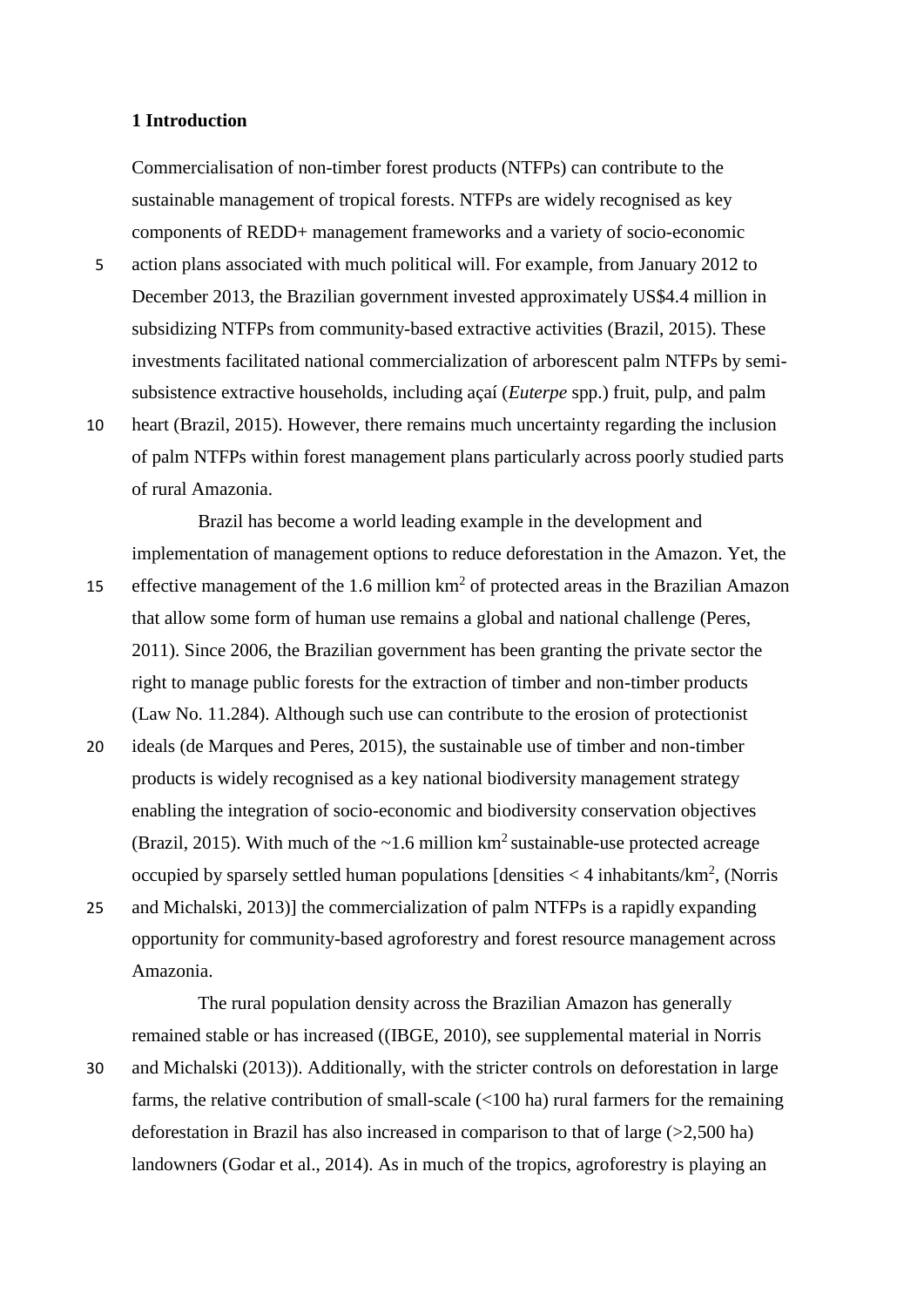increasingly important role as a replacement to slash and burn practices across rural

- 35 Amazonia [\(Lasco et al., 2014;](#page-23-1) [Schneider et](#page-25-0) al., 2015; [Reed et al., 2016\)](#page-25-1). NTFPs represent a key component of these agroforestry management practices [\(Lasco et al.,](#page-23-1)  [2014;](#page-23-1) [Brazil, 2015\)](#page-20-0), generating R\$935.8 million, or 5.1% of the total Brazilian primary forest production in 2011 [\(Brazil, 2015\)](#page-20-0).
- Arborescent palms are an important source of both food and income across the 40 Neotropics [\(Smith, 2015\)](#page-25-2) and account for over 50% of the total NTFP commercial revenue in Brazil [\(Brazil, 2015\)](#page-20-0). Palm NTFPs comprise a key part of priority production chains that can strengthen local production arrangements [\(Brazil, 2015\)](#page-20-0). Depending on local culture and socio-economics, NTFP extraction of palms can range from simple collection in natural forest to intense cultivation [\(Richards, 1993;](#page-25-3) [Muñiz-Miret et al.,](#page-24-2)
- 45 [1996;](#page-24-2) [Weinstein and Moegenburg, 2004;](#page-26-0) [Benjamin Freitas et al., 2015;](#page-20-1) [Smith, 2015;](#page-25-2) [Steele et al., 2015\)](#page-25-4). For example, Mauritia palm (*Mauritia flexuosa*) and açaí (*Euterpe oleracea*) are the two most valuable wild fruit species across Amazonia [\(Smith, 2015\)](#page-25-2). The açaí production chain alone is estimated to generate over US\$ 1 billion in net revenues annually (Brondízio, 2008). Understanding the spatial structure of arborescent
- 50 palm species richness, density, and biomass is therefore of direct interest to socioeconomic stakeholders, and political decision-makers (Millennium Ecosystem Assessment, 2006).

Palms have myriad growth forms (from small shrubs to tall canopy trees) and are widespread and highly abundant across Amazonia [\(Terborgh and Andresen, 1998;](#page-26-1) 55 [Balslev et al., 2011;](#page-20-2) [ter Steege et al., 2013\)](#page-26-2). For example, *Euterpe* is the most abundant tree genus across the entire Amazon, and *Euterpe precatoria* and *E. oleracea* are the most and seventh most abundant hyperdominant tree species, respectively [\(Ter Steege et](#page-26-2)  [al., 2013\)](#page-26-2). Arborescent palms also represent a dominant proportion of tree basal area and biomass in central and western Amazon forests [\(Vormisto et al., 2004;](#page-26-3) [Emilio et](#page-21-1) 

- 60 [al., 2014\)](#page-21-1), but they appear to be less dominant in eastern Amazonia, including areas of the Guianan Shield [\(Terborgh and Andresen, 1998\)](#page-26-1). Yet even when palms are less dominant and/or less abundant, they can still provide a disproportionate contribution to forest and cultural dynamics due to extended fruiting seasons and high levels of fruit production [\(Peres, 2000;](#page-24-3) [Link and De Luna, 2004;](#page-23-2) [Cámara-Leret et al., 2014\)](#page-21-2). For
- 65 example, a study from the eastern Amazon showed that five arborescent palm species (including *E. oleracea*) were the most important of 27 known palm species for local extractive communities living in and around protected areas [\(Araújo and Lopes, 2012\)](#page-20-3).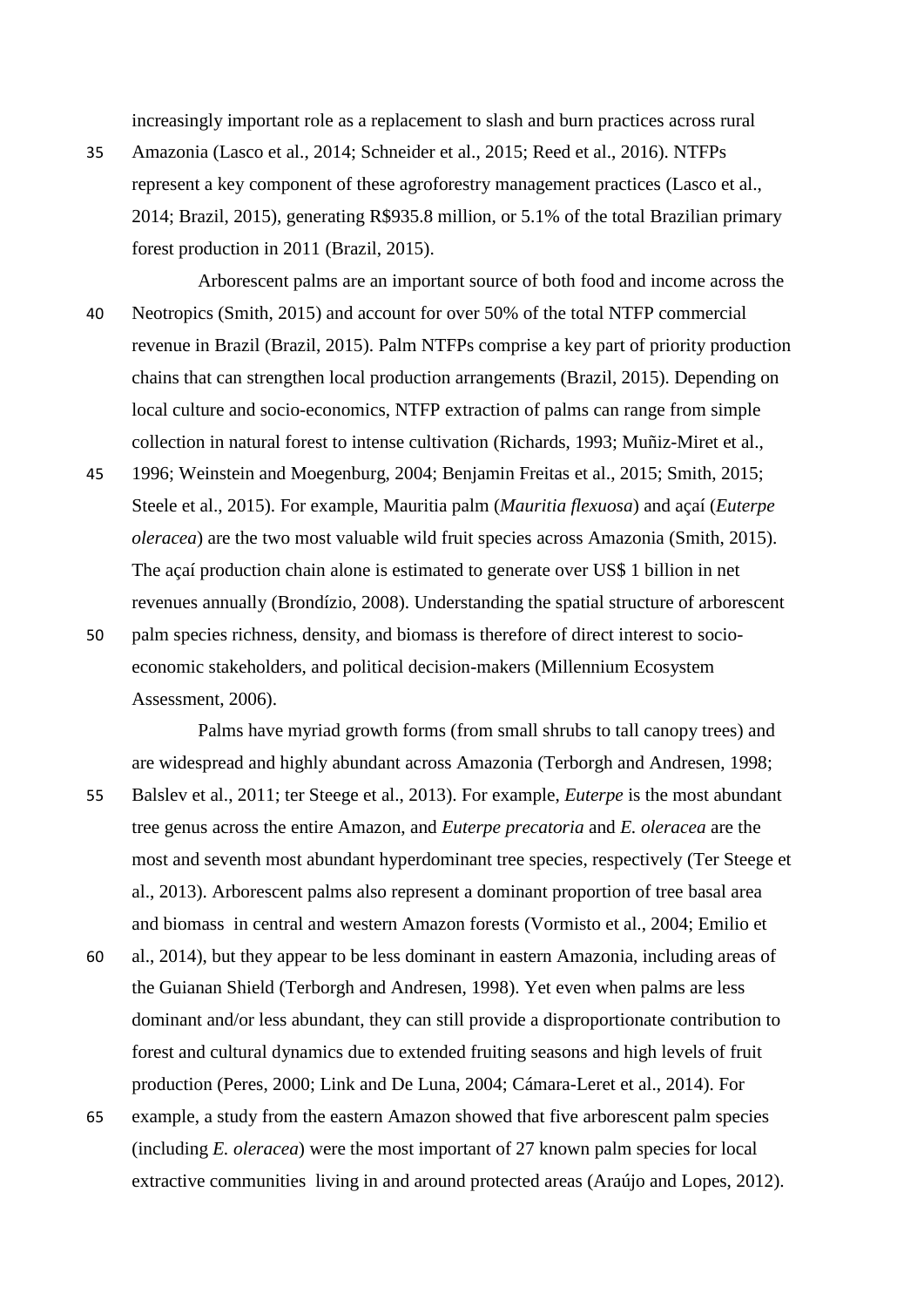Previous studies suggest that arborescent palm communities are likely to change as a consequence of extraction [\(Steele et al., 2015\)](#page-25-4), land-use change [\(Brum et al., 2008;](#page-20-4)

70 [Eiserhardt et al., 2011\)](#page-21-3) and global warming [\(Bjorholm et al., 2005;](#page-20-5) [Eiserhardt et al.,](#page-21-3)  [2011\)](#page-21-3). Studying determinants of palm community structure and diversity is therefore central to Neotropical forest ecology and management.

Studies have documented broad (biogeographic, e.g. [\(Göldel et al., 2015\)](#page-22-1)) and local  $(< 1 \text{ km}^2)$  scale patterns in arborescent palms [\(Balslev et al., 2011\)](#page-20-2). The principal 75 findings documenting ecological patterns in Neotropical palms come from western and central Amazonia [\(Balslev et al., 2011;](#page-20-2) [Emilio et al., 2014\)](#page-21-1). Most ecological studies form the eastern Amazon focus on economically important arborescent palms in tidal and floodplain forests (e.g. [Benjamin Freitas et al.,](#page-20-1) 2015). There is strong evidence for water-related climatic factors as the primary determinant of broad-scale patterns in the

- 80 regional to continental scale distribution of palm species [\(Bjorholm et al., 2005;](#page-20-5) [Bjorholm et al., 2006;](#page-20-6) [Göldel et al., 2015\)](#page-22-1). At more local scales, the composition of arborescent palms is known to change across hydrological and topographic gradients [\(Kahn and de Castro, 1985;](#page-23-3) [Balslev et al., 2011\)](#page-20-2). Despite this understanding, the low sampling representativeness and lack of studies across vast swathes of the Amazon
- 85 basin limit our ability to inform the effective management of commercially important palm NTFPs. Here we examine meso-scale patterns of arborescent palms in a 25-km<sup>2</sup> lowland forest plot of eastern Brazilian Amazonia. Specifically we examine the composition and spatial distribution of palm species within the  $25$ -km<sup>2</sup> study area, and ask (1) to what extent does topography, hydrography and space influence the
- 90 occupancy, density and biomass of arborescent palms; (2) whether the species distribution and density of palms are primarily affected by topography or hydrography; and (3) what is the potential of arborescent palms to provide economically viable NTFPs in the study area.

# 95 **2 Material and Methods**

## Ethics Statement

Fieldwork was conducted under research permit number IBAMA/SISBIO 47859-1 to DN, issued by the Brazilian Instituto Chico Mendes de Conservação da Biodiversidade (ICMBio).

100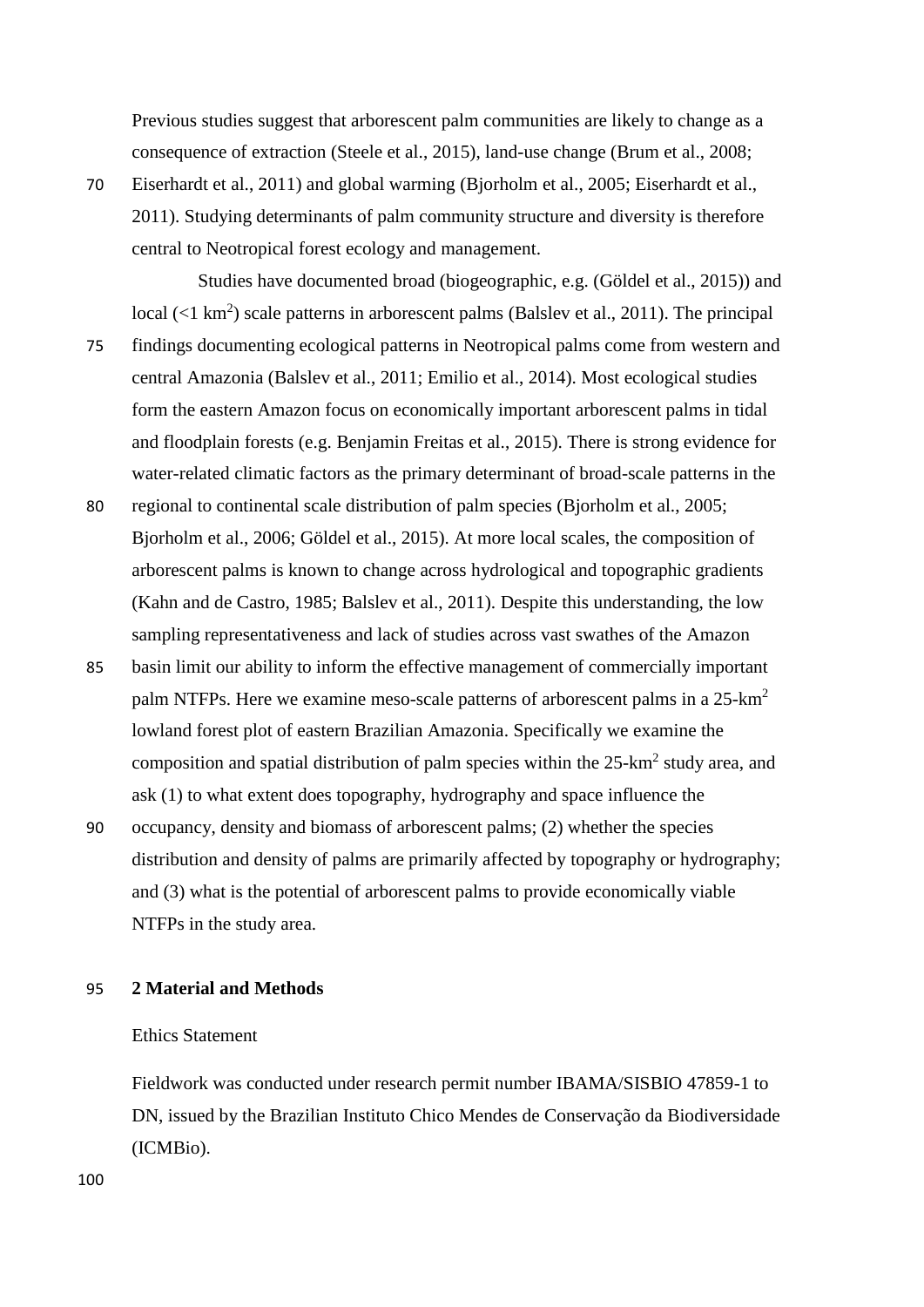2.1 Study area

This study was conducted in the Amapá National Forest (Floresta Nacional do Amapá – hereafter, ANF), a sustainable-use protected area of approximately 412,000 ha, centered in the state of Amapá, in north-eastern Brazilian Amazonia (0°55'29''N, 105 51°35'45''W, Fig. 1). The ANF is located on the pre-Cambrian Guianan shield craton at the base of the Tumucumaque Uplands. The regional climate is hot and humid, with annual rainfall ranging from 2,300 mm to 2,900 mm [\(Oliveira et al., 2010\)](#page-24-4). During the wettest months (February, March and April), rainfall may exceed 500 mm/month. The dry season (September to November) is characterized by a maximum precipitation below 110 250 mm/month [\(Oliveira et al., 2010\)](#page-24-4).

The ANF consists of continuous tropical rainforest vegetation, predominantly never-flooded closed canopy "terra firme" forest [\(ICMBIO, 2014\)](#page-23-4). Canopy trees within the ANF typically reach a height of 25-35 m interspersed with emergents reaching up to 50m [\(ICMBIO, 2014\)](#page-23-4). Based on 14.7 ha of floristic inventories conducted across the ANF 115 [\(Pereira et al., 2008;](#page-24-5) [ICMBIO, 2014\)](#page-23-4), the 10 most common tree families (accounting for  $> 60\%$  of individuals with  $\geq 10$ cm DBH) were Annonaceae, Apocynaceae, Burseraceae, Chrysobalanaceae, Combretaceae, Fabaceae, Lauraceae, Lecythidaceae, Moraceae, Sapotaceae, which follows the expected pattern for the region [\(Terborgh and Andresen,](#page-26-1)  [1998;](#page-26-1) [ter Steege et al., 2000;](#page-26-4) [ter Steege et al., 2013\)](#page-26-2). Surveys have recorded 45 120 commercially valuable timber species within the ANF, with standing commercial timber volume estimates ranging from 21.4 to  $52.7 \text{ m}^3/\text{ha}$  [\(ICMBIO, 2014\)](#page-23-4). Considering selective and reduced impact logging activities typically harvest 20 to 30 m<sup>3</sup>/ha in Amazonian forests [\(Asner et al., 2005;](#page-20-7) [Sist and Ferreira, 2007\)](#page-25-5), these standing volumes are borderline for sustainable commercial exploitation. Such standing volumes combined 125 with the remoteness of the site means there is no short-term expectation (i.e. within the next 5 - 10 years) for the commercial exploitation of timber species within the ANF.

Although the ANF was created in 1989, the management plan was only recently completed and published in 2014 [\(ICMBIO, 2014\)](#page-23-4). According to Brazilian law (Law No. 9.985/2000) the key objective of sustainable-use areas is the sustainable and multiple uses 130 of native forest resources. One of the objectives of the ANF identified in the management plan is the economic and long-term sustainable use of timber and nontimber forest products (specifically *E. oleracea*). ANF currently experiences low levels of anthropogenic perturbations (there has been no mechanised logging within the boundaries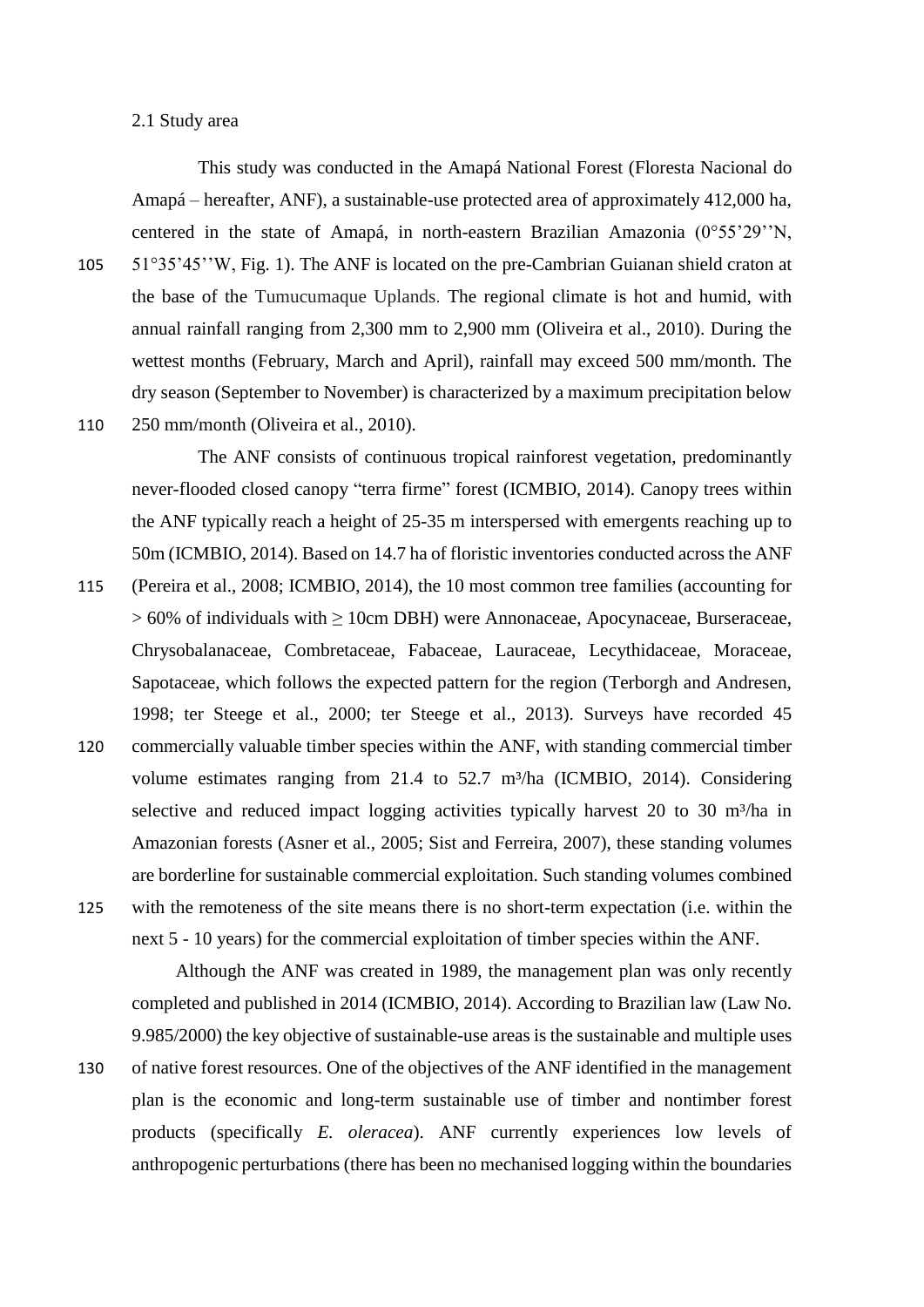of ANF), largely because only eight families live along the reserve border, there are no 135 major access roads, and the nearest town is located 46 km away by river [\(Norris and](#page-24-1)  [Michalski, 2013\)](#page-24-1). The exploitation of NTFPs in the ANF is incipient with an association of 21 local smallholders informally (i.e. lacking commercial production chains) harvesting açaí fruits and producing soap from native tree oilseed extracts (e.g. *Carapa guianensis* and *Copaifera langsdorffii*).

140



Fig 1. Location of the study region in the Amapá National Forest (ANF), State of Amapá, northeastern Brazilian Amazon. (A) State of Amapá in Brazil. (B) Location of ANF within Amapá. (C) Elevation (20-m) contours across the grid system (dotted lines) and nonlinear plots placed along 145 topographic contours (solid black lines) where palm surveys were conducted.

## 2.2 Sampling / Data collection

Palm surveys were conducted within a  $25 \text{ km}^2$  area delimited by a series of 5 km linear transects that form a survey "grid" (Fig. 1). This grid was established as part of the 150 Brazilian Program for Biodiversity Research ["Programa de Pesquisa em Biodiversidade" – hereafter PPBio, [\(Magnusson et al., 2013\)](#page-23-5)]. Within the grid a total of 30 regularly spaced sample plots were established at 1-km intervals (Fig. 1). This regular arrangement and sample size of 30 plots has been shown to be adequate for capturing variation in meso-scale species diversity responses across lowland Amazonia [\(Norris et al., 2014\)](#page-24-6).

155 Palm surveys were conducted during September 2015 in 30 plots of 20 x 250 m that follow altitudinal contours to minimise the internal variation in both altitude and correlated covariates such as soil type [\(Magnusson et al., 2005;](#page-23-6) [Magnusson et al., 2013\)](#page-23-5).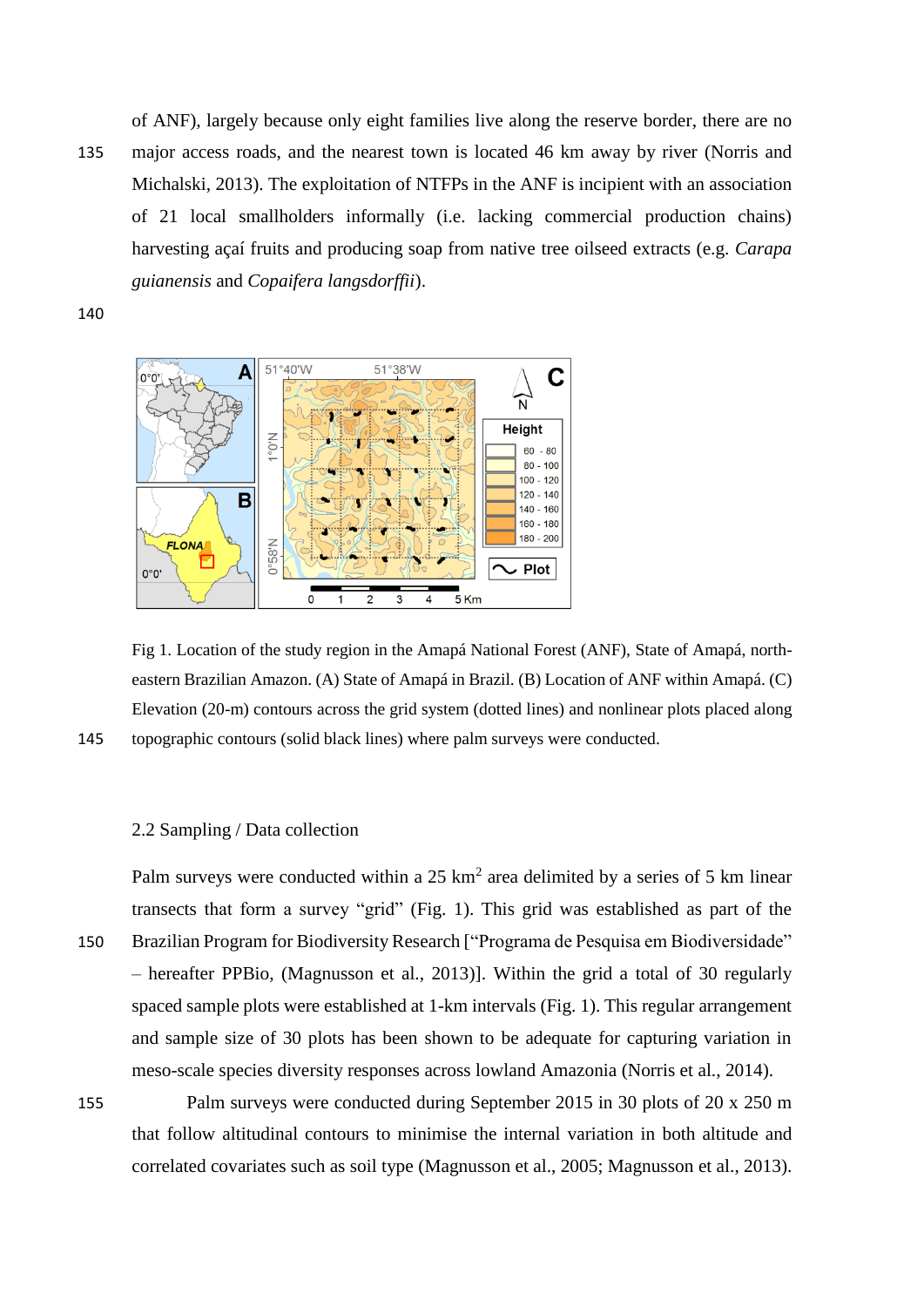If plots were rectangular this would represent a plot area of 0.5 ha (250 x 20m) and a total survey area of 15 ha. However, due to the nonlinear plots, the total survey area was 18.3

160 ha (mean plot area  $\pm$  SD = 0.61  $\pm$  0.09 ha). The sample grid and plots are located within areas of lowland (50 – 150 m.a.s.l) evergreen *terra firme* forest or dense ombrophilous rainforest following the Brazilian "universal" vegetation classification system [\(Veloso et](#page-26-5)  [al., 1991\)](#page-26-5). The soil is predominantly low-fertility oxisols, including a mix of red, yellow and red-yellow latosols following the Brazilian soil classification system [\(Eswaran et al.,](#page-21-4)  165 [2002;](#page-21-4) [ICMBIO, 2014\)](#page-23-4)).

All adult arborescent palms with DBH  $\geq$  10 cm (at 1.3m above ground level) were tagged, measured and identified within the 30 plots. The total and stem height of all individuals were estimated visually by previously trained observers. The identity of all palms considered here could easily be determined in situ following field guides 170 [\(Henderson et al., 1995;](#page-22-2) [de Andrade Miranda, 2001\)](#page-21-5) and identification keys [\(Kahn, 1990;](#page-23-7) [Rocha and Silva, 2005\)](#page-25-6). Mature fruits of all species were also collected for confirmation by a botanist from the Amapá State Scientific Research and Technology Institute (Instituto de Pesquisas Científicas e Tecnológicas do Estado do Amapá, IEPA) with more than 20 years of experience in palm species identification.

#### 175

#### Explanatory variables

We obtained three topographic and three hydrographic explanatory variables from the SRTM digital elevation model (90-m resolution, version 2 "void filled", downloaded from [http://earthexplorer.usgs.gov/\)](http://earthexplorer.usgs.gov/). These six explanatory variables were selected,

- 180 based on findings from previous studies [\(Terborgh and Andresen, 1998;](#page-26-1) [de Castilho et](#page-21-6)  [al., 2006;](#page-21-6) [Poulsen et al., 2006;](#page-25-7) [Costa et al., 2009;](#page-21-7) [Eiserhardt et al., 2011;](#page-21-3) [Göldel et al.,](#page-22-1)  [2015;](#page-22-1) [Salm et al., 2015\)](#page-25-8). Topographic variables were selected to represent the form and shape of land surface: slope, aspect and terrain ruggedness. Hydrographic variables represented the spatial distribution of waterbodies and associated features, which are
- 185 important for plant-soil interactions (e.g. surface inflow, surface moisture content): height above the network drainage (HAND), distance to the nearest stream, and distance to the nearest river.

All topographic and hydrographic variables were calculated using standard GIS procedures [\(Norris et al., 2014;](#page-24-6) [Michalski et al., 2015\)](#page-23-8). GIS processing was carried out 190 using SAGA (System for Automated Geoscientific Analyses) (http://www.saga-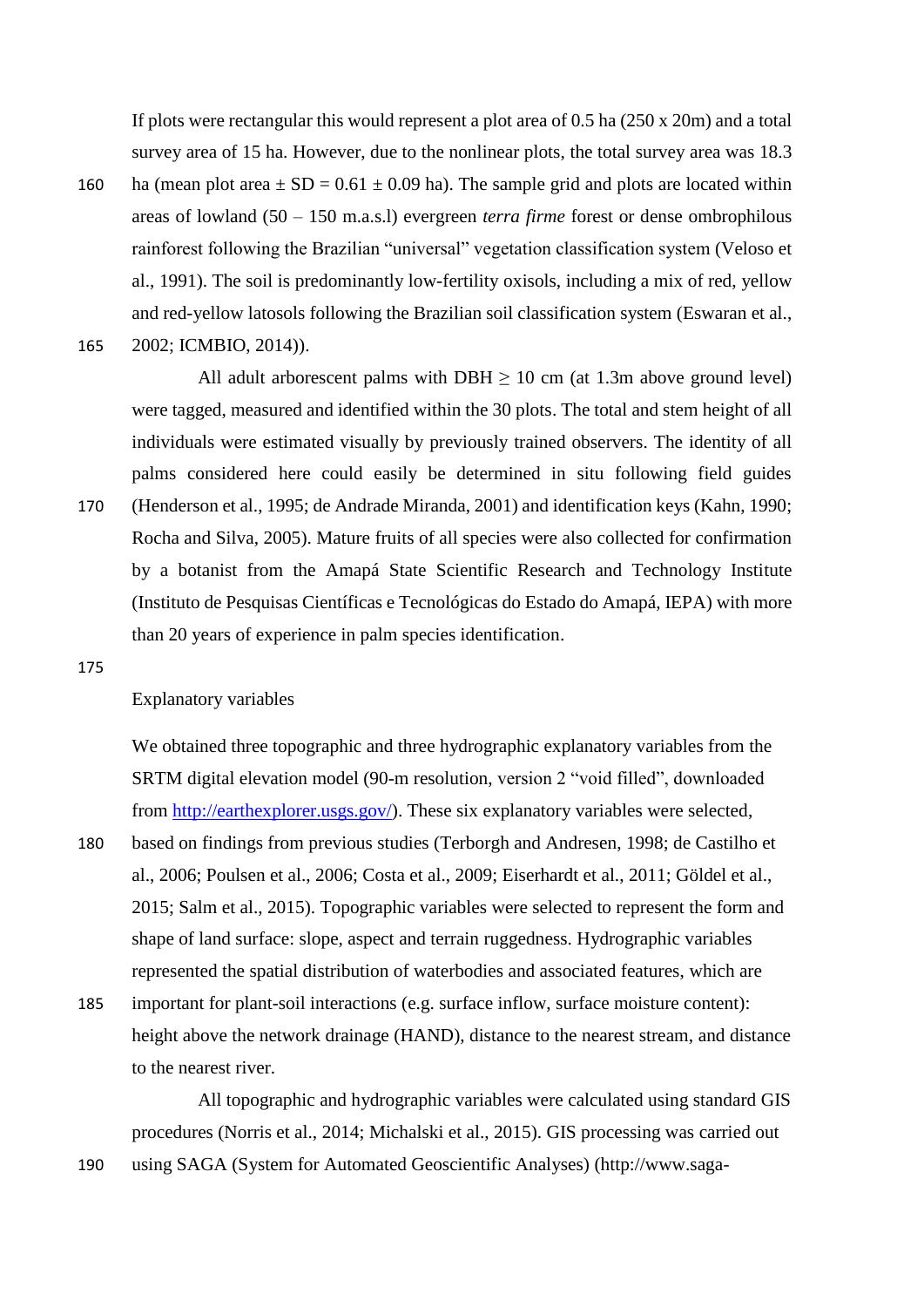gis.org/en/index.html) and Quantum GIS (http://www.qgis.org/en/site/). All variables were weakly correlated (Pearson  $r \le 0.69$ ) and as they represent distinct ecological components were retained in subsequent analyses.

195 2.3 Data analysis

All statistical analyses were undertaken within the R language and environment for statistical computing [\(R Core Team, 2015\)](#page-25-9), using base functions and functions available in the following packages: *geoR* [\(Ribeiro Jr and Diggle, 2015\)](#page-25-10), *ggplot2* [\(Wickham,](#page-26-6)  [2009\)](#page-26-6), *raster* [\(Hijmans, 2015\)](#page-22-3), *sp* [\(Pebesma and Bivand, 2005\)](#page-24-7), *tweedie* [\(Dunn, 2014\)](#page-21-8) 200 and *vegan* [\(Oksanen et al., 2015\)](#page-24-8).

To estimate the number of species in the  $25 \text{-} \text{km}^2$  area we obtained the extrapolated species richness using the second-order jackknife estimator. Given the cross-sectional anatomy and crown architecture of arborescent palms, live tree aboveground dry biomass (AGB) of all individuals was calculated from genus-specific

205 allometric equations, which provide improved AGB estimates compared with standard models developed on the basis of dicot trees [[\(Goodman et al., 2013\)](#page-22-4), Supplemental Material S1]. A family level model was used for *Iriartella setigera* and *Bactris maraja* as genus level models were unavailable [[\(Goodman et al., 2013\)](#page-22-4); Supplemental Material S1]. We calculated the density and biomass of individuals per species and per plot.

210 Biomass and density values were expressed per hectare.

We tested for spatial auto-correlation of response and explanatory variables with Mantel tests. We calculated association matrices of independent variables as the difference in the value of the variable between plots. We used the Euclidean Distance coefficient to calculate the geographic distance matrix.

215 We used Generalized Linear Models (GLMs) to explore how topography and hydrography explained the variation in the presence (Binomial error distribution family), and density and biomass (both modelled with Tweedie error distribution family) of arborescent palms. Semi-variograms were used to test for spatial pattern in the GLM residuals.

220

# **3 Results**

3.1 Species composition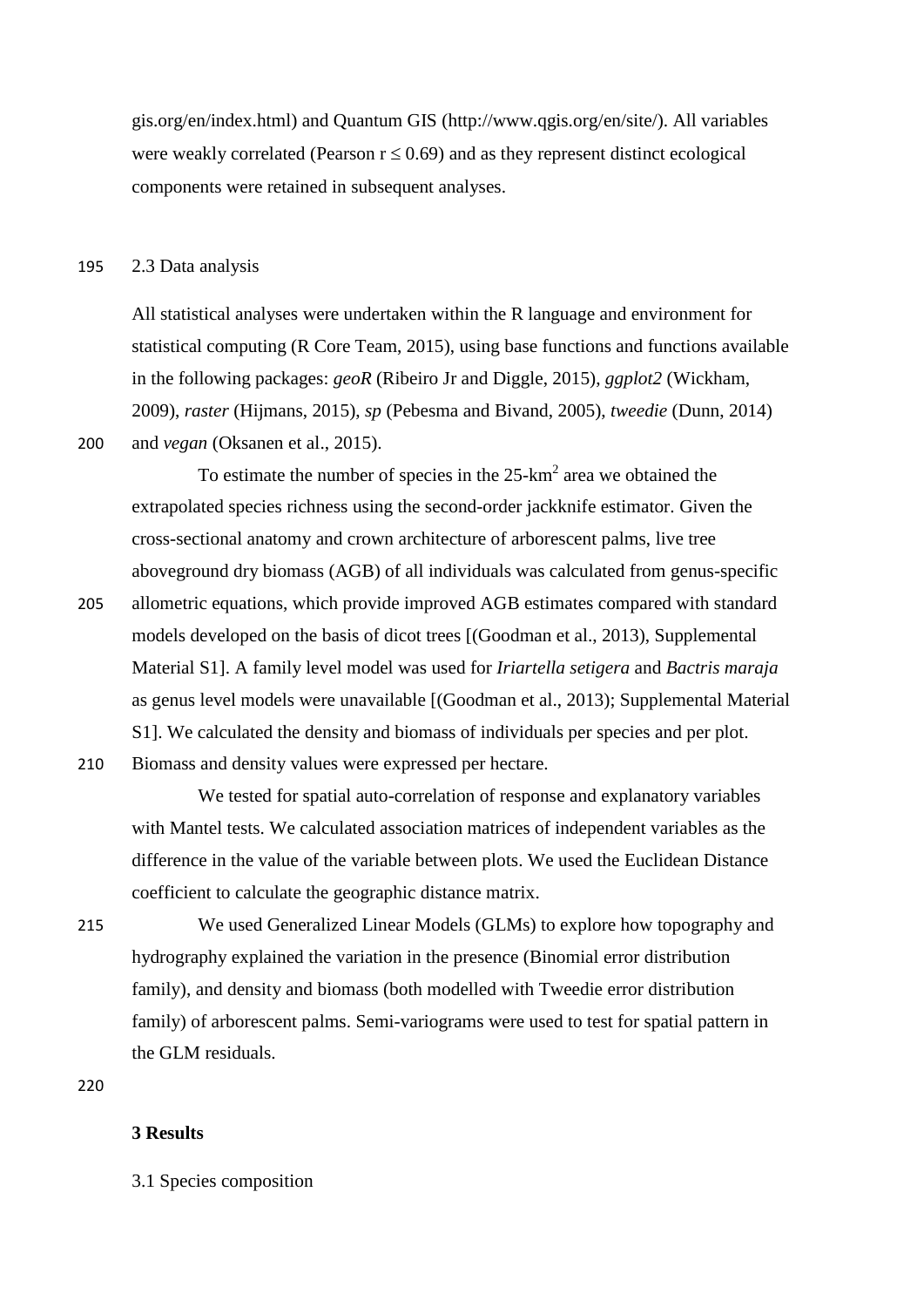We recorded a total of 118 arborescent palms within the 30 nonlinear plots, providing an overall density of  $6.5$  ind. ha<sup>-1</sup>. These included six species representing four genera (Table

- 225 1), all in the Arecoideae subfamily [\(Dransfield et al., 2005\)](#page-21-9). We obtained an extrapolated species richness value of 11. Overall the plots contained an average of 0.5 species. Although some species were relatively common, half of the species recorded were represented by a single individual (Table 1).
- *E. oleracea* was the most abundant species, accounting for 89% of all palms 230 sampled. The dominance of *E. oleracea* largely resulted from a single riparian plot (i.e. permanently inundated plot along a perennial river) where 83% (n=98) of all individuals were recorded. This riparian plot ("permanent swamp forest", *sensu* [Kahn and Granville](#page-23-9)  1992) was identified as an outlier and excluded from subsequent GLM analysis due to the stark differences in environmental characteristics.

235

Table 1. Density and biomass of arborescent palms in a 25-km<sup>2</sup> grid of lowland Amazonian terra firme forest.

| Tribe / Species <sup>a</sup>                                          | Growth            | Inds. (inds.ha Plots |              | <b>Plot Density</b>                  | <b>Plot Biomass</b>                |  |
|-----------------------------------------------------------------------|-------------------|----------------------|--------------|--------------------------------------|------------------------------------|--|
|                                                                       | form <sup>b</sup> | $-1)$                |              | $\left(\text{inds.ha}^{-1}\right)^c$ | $(Mg.ha^{-1})^c$                   |  |
| Cocoseae                                                              |                   |                      |              |                                      |                                    |  |
| <b>Bactris maraja</b>                                                 | Medium-           | 1(0.05)              | $\mathbf{1}$ | 1.6                                  | 0.01                               |  |
|                                                                       | sized             |                      |              |                                      |                                    |  |
| <b>Euterpeae</b>                                                      |                   |                      |              |                                      |                                    |  |
| Euterpe oleracea                                                      | Large tall-       | 106(5.80)            | 3            |                                      | 91.1 (7.5-255.5) 9.96 (0.56-28.07) |  |
|                                                                       | stemmed           |                      |              |                                      |                                    |  |
| Oenocarpus bacaba                                                     | Large tall-       | 6(0.33)              | 5            | $1.9(1.4-3.2)$                       | $0.65(0.28-1.15)$                  |  |
|                                                                       | stemmed           |                      |              |                                      |                                    |  |
| Oenocarpus bataua                                                     | Large tall-       | 3(0.16)              | 3            |                                      | $0.58(0.42-0.80)$                  |  |
|                                                                       | stemmed           |                      |              | $1.6(1.5-1.6)$                       |                                    |  |
| Oenocarpus minor                                                      | Small             | 1(0.05)              | $\mathbf{1}$ | 1.5                                  | 1.11                               |  |
| <b>Iriarteeae</b>                                                     |                   |                      |              |                                      |                                    |  |
| Iriartella setigera<br>$1$ Tayanamay fallayya Duangfiald at al (2005) | Small             | 1(0.05)              | $\mathbf{1}$ | 1.8                                  | 0.12                               |  |

Taxonomy follows [Dransfield et al. \(2005\)](#page-21-9)

 $<sup>b</sup>$  Growth form classification following [Balslev et al. \(2011\)](#page-20-2)</sup>

240 CValues considering only the plots where the species was present (range in parenthesis).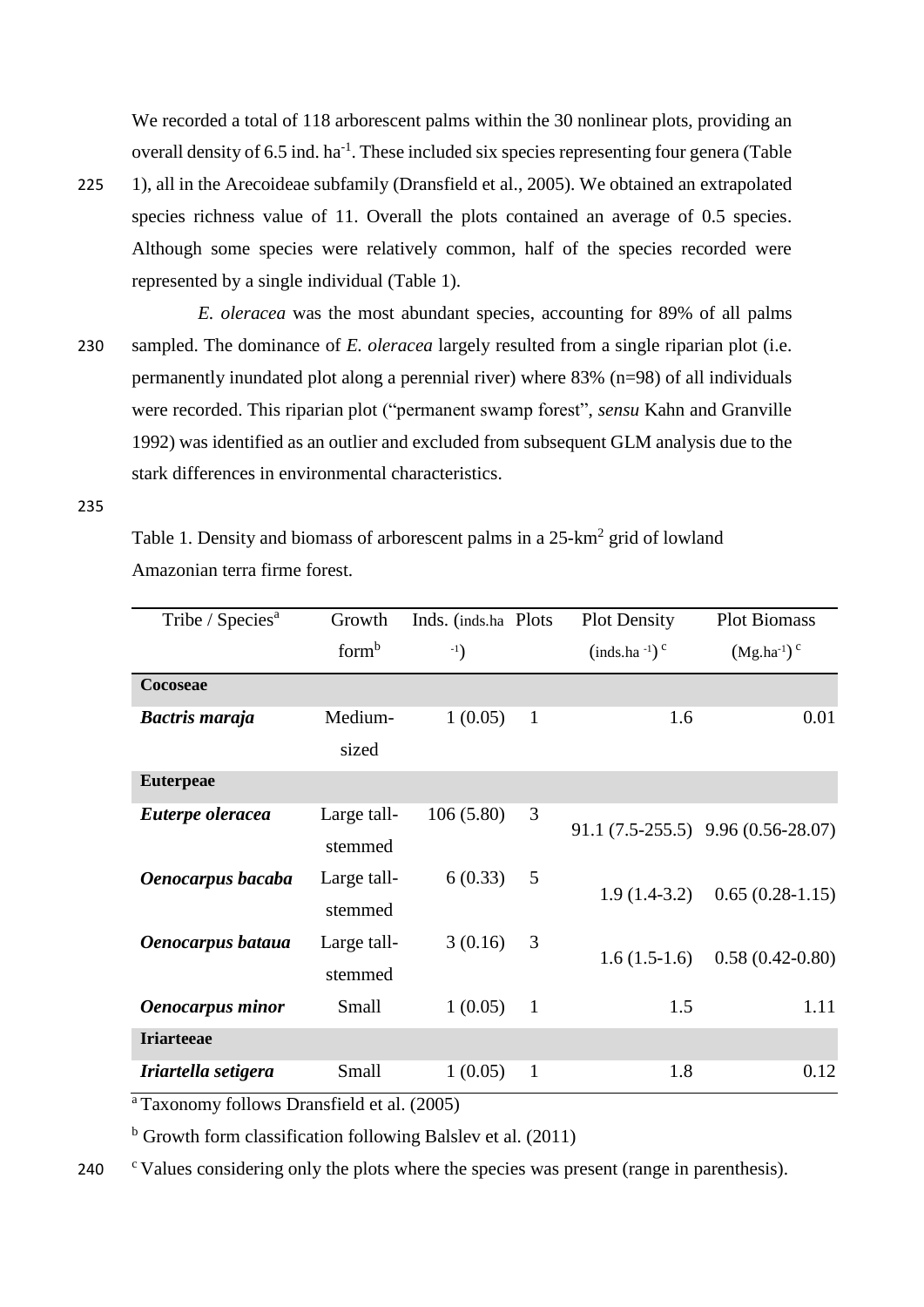## 3.2 Occupancy, density and biomass

Adult arborescent palms were recorded in only 12 of the 30 plots and only two plots contained more than one species (2 species in both cases, Fig. 2). From the total of 118

- 245 individual palms we calculated an overall live aboveground biomass of 15.63 Mg, resulting in a mean biomass of 0.85  $Mg$  ha<sup>-1</sup> for the 18.3 ha cumulative plot area. Summing values from all species the median plot biomass was  $0.11$  Mg ha<sup>-1</sup> (95%) quantiles for 30 plots:  $0 - 1.27$  Mg ha<sup>-1</sup>).
- None of the three responses were correlated with geographic distances among 250 plots (Mantel tests: P=0.88, P=0.38 and P=0.35, for occupancy, biomass and density, respectively), which was also confirmed by visual inspection of the mapped values (Fig. 2). There was no significant correlation between the geographic distances among plots and any of the six explanatory variables (Mantel test:  $P \ge 0.33$ ).



255 Fig 2: Spatial patterns in arborescent palm density and biomass. Location of the 30 plots are shown with size of blue spheres proportional to palm density (left panels) and biomass values (right panels). Crosses denote locations of plots with no arborescent palms. Mapped values of the most important topographic and hydrographic variables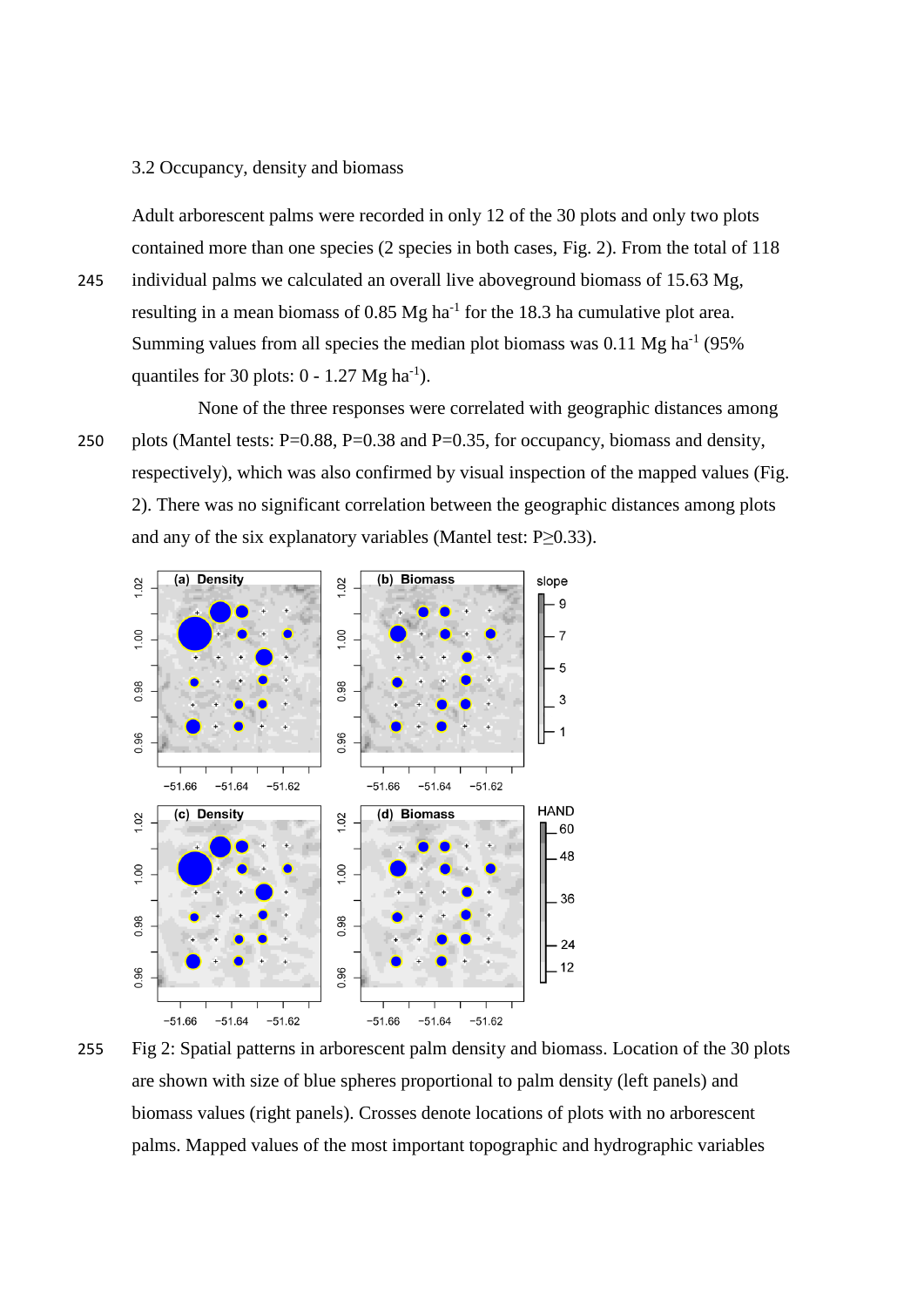shown as grey shaded background for slope (panels (a) and (b)) and height above the 260 network drainage (panels (c) and (d)).

Palm density varied more than palm biomass between plots (Fig. 2). Plot-wise differences in the biomass of arborescent palms were only weakly explained by topography and hydrography (Table 2). Presence and biomass were best explained by 265 hydrographic variables (Table 2), with both responses increasing significantly with HAND elevation above the landscape drainage (Table 2, Fig. 3). Variation in density was most strongly explained by topography, with significant negative and positive relationships with slope and terrain ruggedness respectively (Table 2). None of the unexplained variation (model residuals) was related to the geographic distance among 270 plots (Supplemental Material S2).



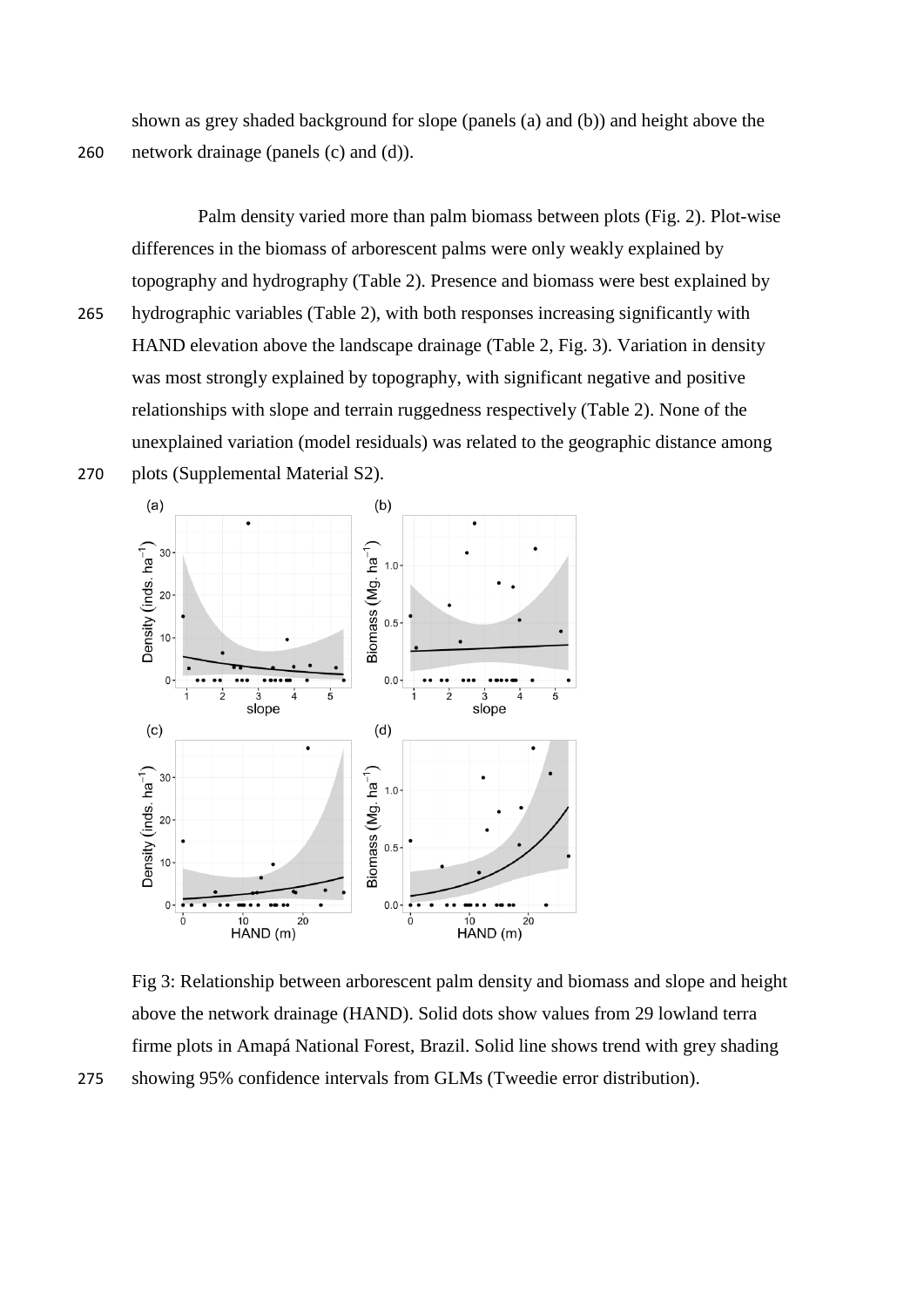Table 2. Variation in arborescent palm distribution in relation to topography and hydrography. Results from GLMs used to explain the variation in occupancy, density 280 and biomass of arborescent palms recoded from 29 lowland terra firme forest plots in Amapá National Forest, Brazil.

| Model                  | Presence              |                | Density                                  |                   | <b>Biomass</b>        |                   |  |  |  |
|------------------------|-----------------------|----------------|------------------------------------------|-------------------|-----------------------|-------------------|--|--|--|
|                        | ${}^{\rm a}$ Est (SE) |                | Rank <sup>c</sup> ${}^{\alpha}$ Est (SE) | Rank <sup>c</sup> | ${}^{\rm a}$ Est (SE) | Rank <sup>c</sup> |  |  |  |
| Model 1 - Topography   |                       |                |                                          |                   |                       |                   |  |  |  |
| Intercept              | $-0.50(0.39)$         |                | 0.87(0.35)                               |                   | $-1.31(0.29)$         |                   |  |  |  |
| Slope                  | $0.12(0.55)$ 3        |                | $-0.90(0.49)*1$                          |                   | $-0.01(0.41)$ 3       |                   |  |  |  |
| Aspect                 | 0.18(0.39)            | 2              | 0.17(0.32)                               | 3                 | $0.23(0.28)$ 1        |                   |  |  |  |
| TRI                    | $-0.32(0.57)$         | $\mathbf{1}$   | $0.74(0.41)*$ 2                          |                   | $-0.11(0.38)$ 2       |                   |  |  |  |
| <b>AIC</b>             | 45.9                  |                | 111.3                                    |                   | 54.3                  |                   |  |  |  |
| $b$ Dev. expl          | 1.5                   |                | $17.3*$                                  |                   | 2.6                   |                   |  |  |  |
| Model 2 - Hydrography  |                       |                |                                          |                   |                       |                   |  |  |  |
| Intercept              | $-0.56(0.41)$         |                | 0.94(0.43)                               |                   | $-1.51(0.31)$         |                   |  |  |  |
| <b>HAND</b>            | $0.83(0.55)*1$        |                | 0.31(0.49)                               | $\overline{2}$    | $0.66(0.33)*1$        |                   |  |  |  |
| Dist. river            | 0.20(0.41)            | $\overline{2}$ | 0.43(0.43)                               | $\mathbf{1}$      | 0.23(0.28)            | 2                 |  |  |  |
| Dist. creek            | $-0.08(0.52)$ 3       |                | 0.18(0.50)                               | $\overline{3}$    | $-0.09(0.35)$         | 3                 |  |  |  |
| <b>AIC</b>             | 42.5                  |                | 113.0                                    |                   | 50.1                  |                   |  |  |  |
| <sup>b</sup> Dev. expl | $10.3*$               |                | 11.2                                     |                   | $20.3*$               |                   |  |  |  |

Significant models in bold, significance codes: '\*' 0.01, '\*\*' 0.05

<sup>a</sup> Standardized regression coefficient and associated standard error (SE).

 $<sup>b</sup>$  Model deviance explained (%)</sup>

285 C Ranked variable importance based on z ("Presence") or t ("Density" and "Biomass") test probability values.

# 3.3 Species distribution and density

Only three species occurred in more than one plot (*O. bacaba, O. bataua* and *E.* 

290 *oleracea*; Fig. 3). *Oenocarpus bacaba* was the most widely distributed species, but was only recorded in 17% of the plots (Table 1, Fig. 4). Although only present in five plots this species was recorded across the entire topographic and hydrographic gradient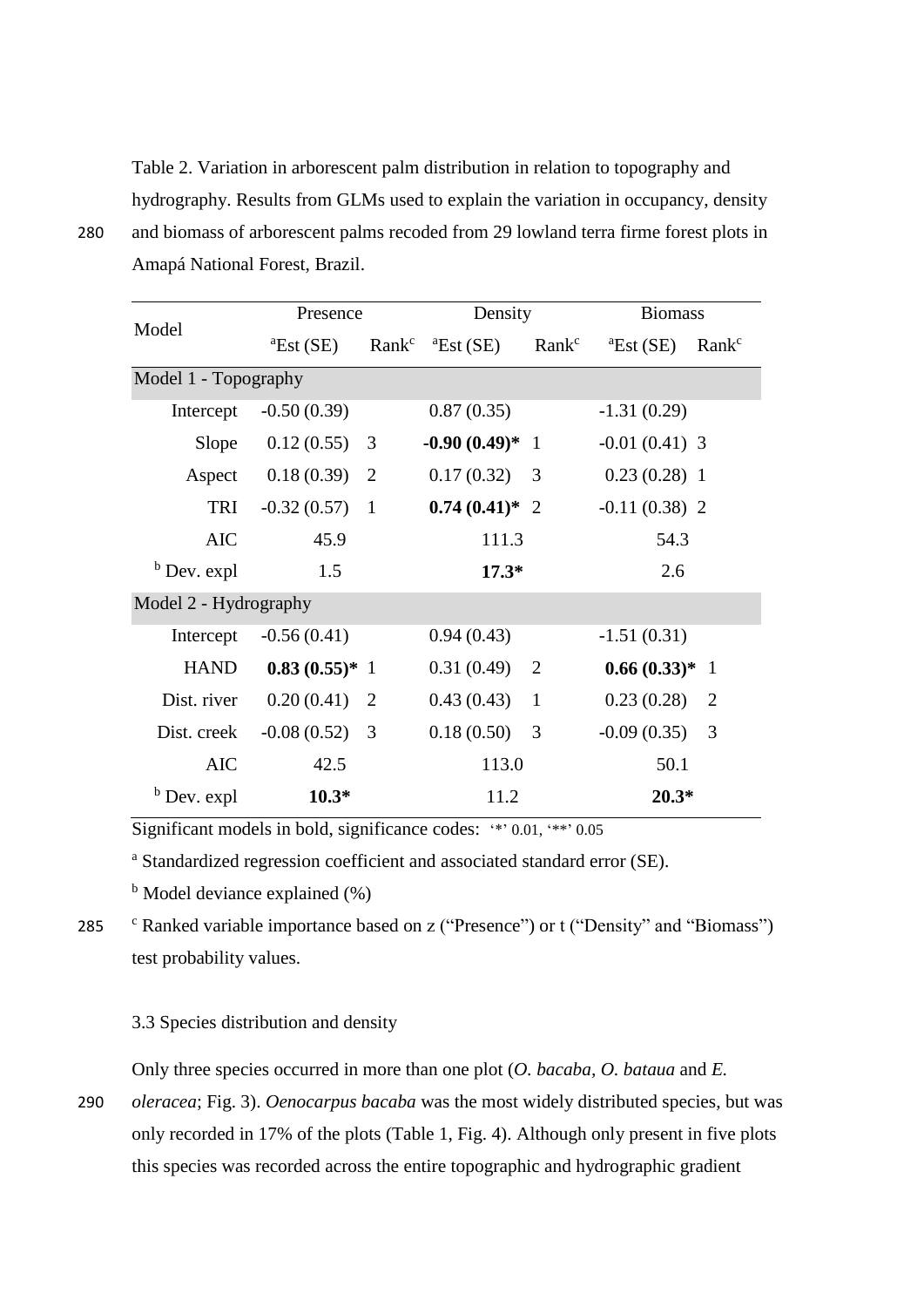examined (Fig. 4). With a density of 255.5 stems ha<sup>-1</sup>, *E. oleracea* was most abundant in the flooded plot (Table 1), but this species was also absent from three other unflooded 295 plots with the same HAND value (Fig. 4). *E. oleracea* was also recorded at plots with higher HAND values (Fig. 4). *Oenocarpus bataua* was found in plots with greater

HAND and slope values (Fig. 4).



- 300 Fig. 4. Direct ordination of arborescent palm species abundance data in 30 lowland Amazonian terra firme forest plots, showing species abundances in relation to gradients in slope (a) and height above the network drainage (b). Plots (x-axes) are ordered left to right from lowest to highest slope and HAND values. Bars indicate relative abundance in a given plot within species but are not comparable between species because the
- 305 number of individuals varied among species (Table 1). Values of the y-axis in the top bar plots represent the range of gradient values.

# **4 Discussion**

310

# 4.1 Species composition

Our study region has a relatively high species richness of palms [\(Bjorholm et al., 2006;](#page-20-6) [Göldel et al., 2015\)](#page-22-1), with the Arecoideae showing a strong mid-domain effect whereby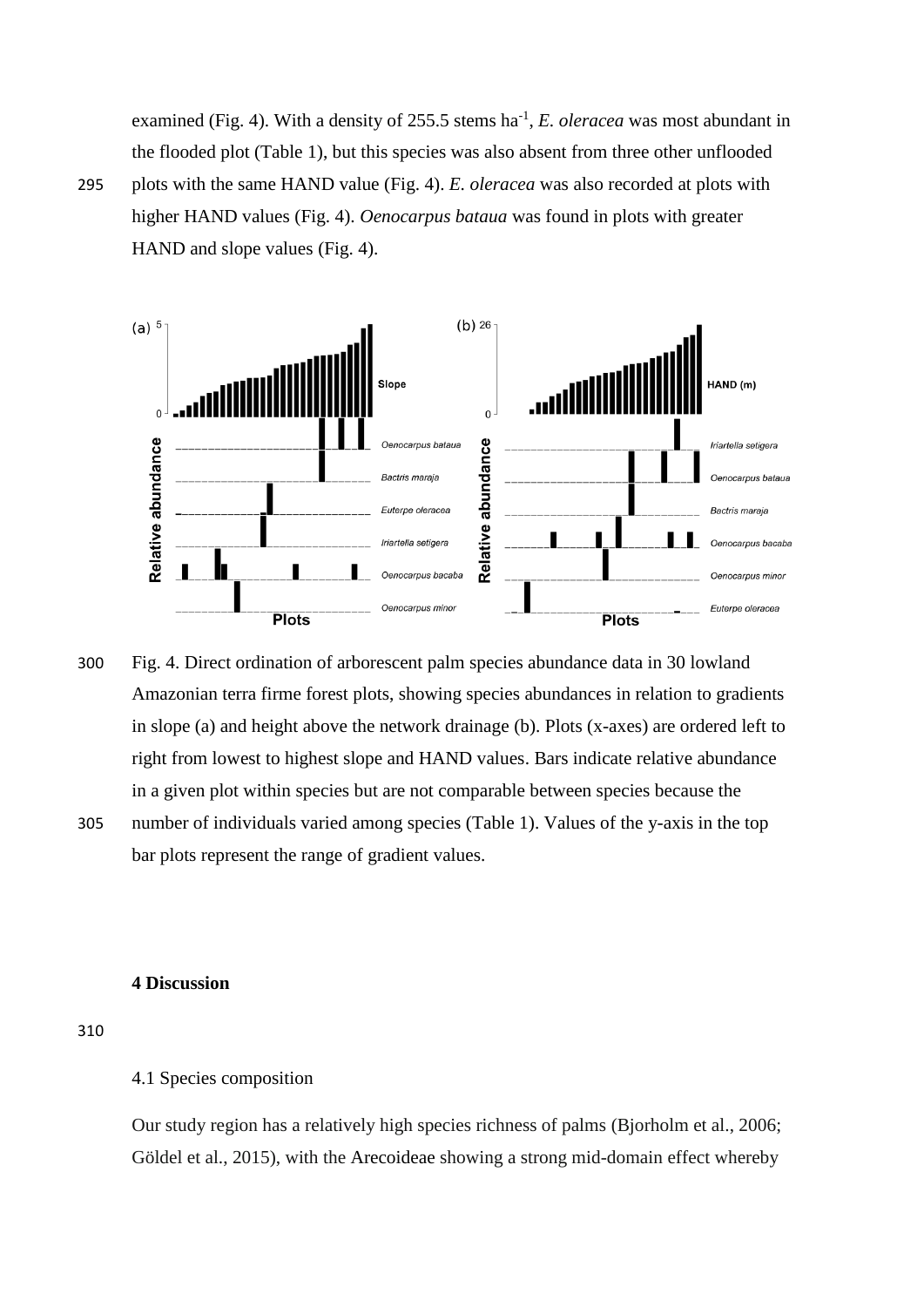species richness peaks around the equator [\(Bjorholm et al., 2006\)](#page-20-6). We recorded six

- 315 arborescent palm species from 18 ha  $(0.18 \text{ km}^2)$  of forest. Findings from previous studies show that we could expect as many as 25 or more caulescent ("stemmed") palms within a 101 x 101 km  $(10,201 \text{ km}^2)$  area (supplementary figure S1a in Göldel et al. 2015). Although stemmed palms is the most common growth form in the Arecaceae [\(Göldel et al., 2015\)](#page-22-1), most stemmed species are classified as "understory" palm,
- 320 whereas arborescent canopy and subcanopy palms are typically less species-rich in lowland Amazonia [\(Kahn and de Castro, 1985;](#page-23-3) [Costa et al., 2009\)](#page-21-7). For example, in central Amazonia, only five of a total of 32 palm species recorded from 1.2 ha were arborescent [\(Kahn and de Castro, 1985\)](#page-23-3). A study from this same region recorded 11 species of "canopy" palms (typically  $> 8m$ ) from a total of 38 species in 7.2 ha (Costa et
- 325 [al., 2009\)](#page-21-7). In contrast, studies in the Guianan Shield (NW Guyana) reported very low numbers of palms (e.g. 4.6 trees/hectare) [\(Davis and Richards, 1934;](#page-21-10) [Kahn and](#page-23-9)  [Granville, 1992\)](#page-23-9). Our estimated and observed species richness values are therefore within the expected range considering the location and overall size of our study area.

We obtained an estimate of 11 arborescent palm species from our survey of

- 330 thirty  $250 \times 20$  m plots within the  $25 \text{-} \text{km}^2$  grid, suggesting that several species remain undetected. Previous studies report *Attalea* sp. and *Astrocaryum* sp. as commonly found arborescent palms from lowland forests in central and western Amazonia. Species from these genera provide commercially marketable NTFPs [\(Smith, 2015\)](#page-25-2), and have been reported from studies across the Guianan Shield [\(Smith, 2015\)](#page-25-2). Therefore, it seems
- 335 likely that *Attalea* sp. and *Astrocaryum* sp. do occur within the ANF. However, our survey suggests that these species are likely to be rare across the area and do not represent a source of commercially viable NTFPs.

### 4.2 Occupancy, biomass and density

- 340 Our occupancy, biomass and density values are generally lower than those reported from other regions in central and western Amazonia [\(Kahn and de Castro, 1985;](#page-23-3) [Terborgh and Andresen, 1998;](#page-26-1) [ter Steege et al., 2000;](#page-26-4) [de Castilho et al., 2006;](#page-21-6) [Costa et](#page-21-7)  [al., 2009;](#page-21-7) [Goodman et al., 2013\)](#page-22-4). Previous studies provide live tree aboveground dry biomass estimates of 434 Mg ha<sup>-1</sup> (95% CI: 293.9–763.4 Mg ha<sup>-1</sup>) from 45 permanent
- 345 tropical forest plots in the Guianan Shield [\(Feldpausch et al., 2012\)](#page-21-11). Based on our plotwise mean estimate, adult arborescent palms represented  $\langle 0.2\%~(0.85/434~\rm{Mg~ha}^{-1}\rangle$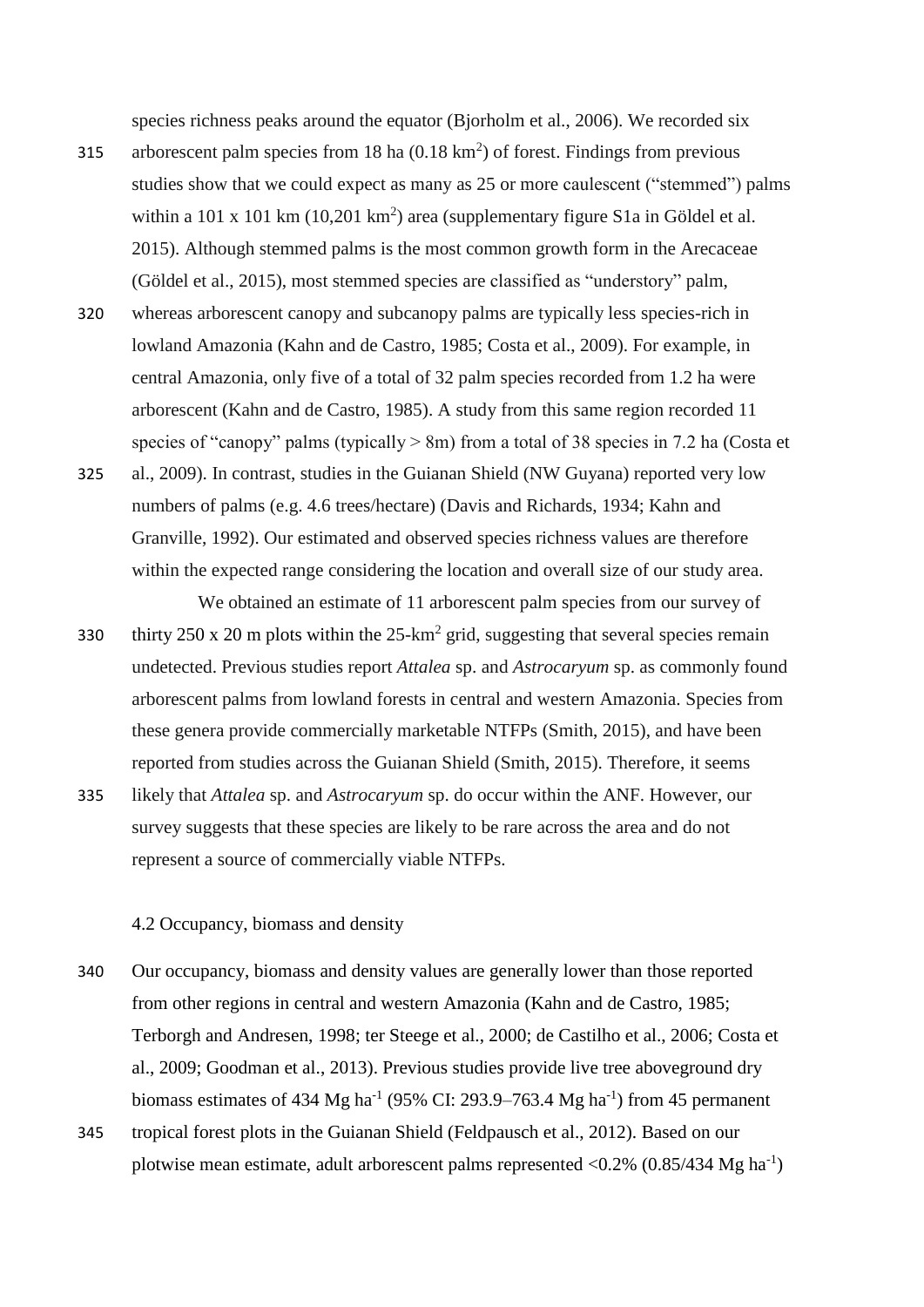of the total aboveground biomass. However, considering the maximum biomass value obtained from the plot dominated by  $E$ . *oleracea* (28.07 Mg ha<sup>-1</sup>) then arborescent palms represented up to 10% of the overall biomass  $(28.07/293.9 \text{ Mg ha}^{-1})$ .

350 The distribution and density of arborescent palm species is often locally clustered and unpredictable [\(Kahn and Granville, 1992;](#page-23-9) [Eiserhardt et al., 2011;](#page-21-3) [Göldel](#page-22-1)  [et al., 2015\)](#page-22-1) . The density of canopy palms in Amazonian terra firme forests may range from low (< 40 individuals per ha) to more than 200 individuals per ha in oligarchic or monotypic forests [\(Kahn and Granville, 1992;](#page-23-9) [Peres, 1994;](#page-24-9) [Benjamin Freitas et al.,](#page-20-1) 

355 [2015\)](#page-20-1). The weak explanatory power of our GLMs for occupancy, biomass and density of adult arborescent palms is therefore to be expected. There are several alternate nonmutually exclusive explanations for the observed patterns. Firstly, palms were rare in our study plots and modelling rare species is notoriously challenging. Although our findings generally agree with those of previous studies, much unexplained variation in

360 the GLMs remain. Secondly, we did not consider edaphic factors, which have been shown to be important drivers of arborescent palm species composition [\(Costa et al.,](#page-21-7)  [2009\)](#page-21-7) and biomass [\(de Castilho et al., 2006\)](#page-21-6). However, topography and hydrography are strongly related to meso-scale soil characteristics in lowland Amazonia. Indeed elevation is so strongly correlated with soil characteristics that their effects cannot be

365 easily separated [\(de Castilho et al., 2006;](#page-21-6) [Poulsen et al., 2006;](#page-25-7) [Costa et al., 2009\)](#page-21-7), leading to the conclusion that topography is an adequate proxy for meso-scale soil properties [\(de Castilho et al., 2006;](#page-21-6) [Costa et al., 2009\)](#page-21-7). As such we believe soil properties are unlikely to provide additional insights beyond those provided by our topographic and hydrological covariates.

370 Dispersal limitation has been proposed to explain unpredictable patterns in arborescent palm density and diversity [\(Svenning, 2001;](#page-26-7) [Bjorholm et al., 2005\)](#page-20-5). Yet, we found no obvious spatial structure in meso-scale palm distribution. No correlation was found between any of the responses and the geographic distance among plots. When combined with the fact that, when controlling for topographic and hydrological effects,

375 there was no association with spatial distance, we conclude that meso-scale dispersal limitation does not operate in our study area. Indeed the relatively pristine forest status of the Amapá National Forest ensures the presence of a full complement of vertebrate dispersers including tapir, large primates and scatter-hoarding rodents [[\(Michalski et al.,](#page-23-8)  [2015\)](#page-23-8), D. Norris, pers. obs.].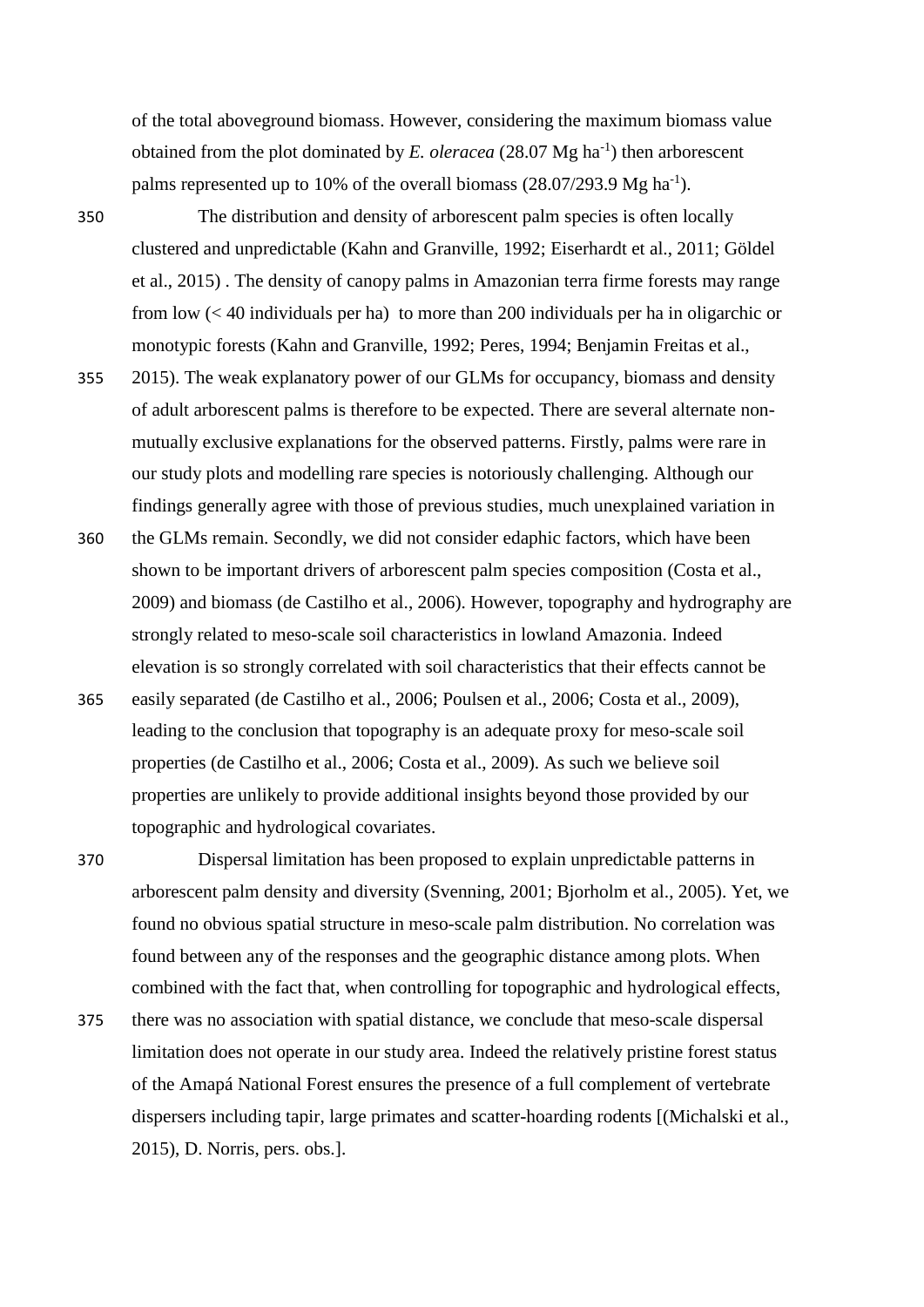380 Foraging behaviour of vertebrate frugivores induces complex, non-random patterns of palm species distribution at local and landscape scales [\(Fragoso, 1997;](#page-22-5) [Sezen](#page-25-11)  [et al., 2009\)](#page-25-11). For example, dispersal effects are evident at local scales in the distance decay of floristic similarity and are also suggested to be responsible for large fractions of unexplained variation at this scale (Normand [et al., 2006\)](#page-24-10). Considering the 385 importance of such biotic and abiotic interactions, the unexplained variation in palm occupancy, density, and biomass is therefore unsurprising and supports findings from previous studies [\(Eiserhardt et al., 2011\)](#page-21-3).

#### 4.3 Species distribution and density

- 390 The three most common arborescent palms at ANF are early successional species that have been recorded across a range of environmental gradients [\(Peres, 1994;](#page-24-9) [Henderson](#page-22-2)  [et al., 1995;](#page-22-2) [Svenning, 1999;](#page-26-8) [Pacheco, 2001;](#page-24-11) [Brum et al., 2008;](#page-20-4) [Ter Steege et al., 2013\)](#page-26-2). Both species of *Oenocarpus* (*O. bacaba* and *O. bataua*) are widely distributed throughout Neotropical evergreen forests on both sides of the Andes [\(Henderson et al.,](#page-22-2)
- 395 [1995;](#page-22-2) [Smith, 2015\)](#page-25-2). We recorded both species in upland plots above 5 m from the drainage network, with most individuals recorded at higher elevation plots (HAND > 10 m). Previous studies show that inundation inhibits germination in *O. bacaba* [\(Pacheco,](#page-24-11)  [2001\)](#page-24-11). This finding may explain the increased abundance of this species on plateau and slope ridges compared to lowland areas (i.e. < 5m above stream level) [\(Pacheco, 2001\)](#page-24-11). 400 In contrast *O. bataua* has been recorded from terra firme forests in the western Amazon

[\(Vormisto et al., 2004\)](#page-26-3) and in floodplain areas in central Amazon [\(Kahn and de Castro,](#page-23-3)  [1985\)](#page-23-3).

Previous studies show that *O. bataua* can be 20-fold more abundant than *O. bacaba* across both wet and dry forests in western South America (Amazon, Chocó and 405 montane forest habitats) [\(Cámara-Leret et al., 2014\)](#page-21-2). In contrast, *O. bacaba* dominates well drained terra firme forests in the central Amazon but was absent from floodplain areas where *O. bataua* dominates [\(Kahn and de Castro, 1985\)](#page-23-3). In the ANF both species were rare compared with the results from these previous studies and were never recorded in the same plot. Although there are methodological differences (such as the

410 minimum DBH cut-off) previous studies report density values that are substantially  $(3 -$ 10 fold) greater than those at ANF. For example the mean stem density of large (>10 cm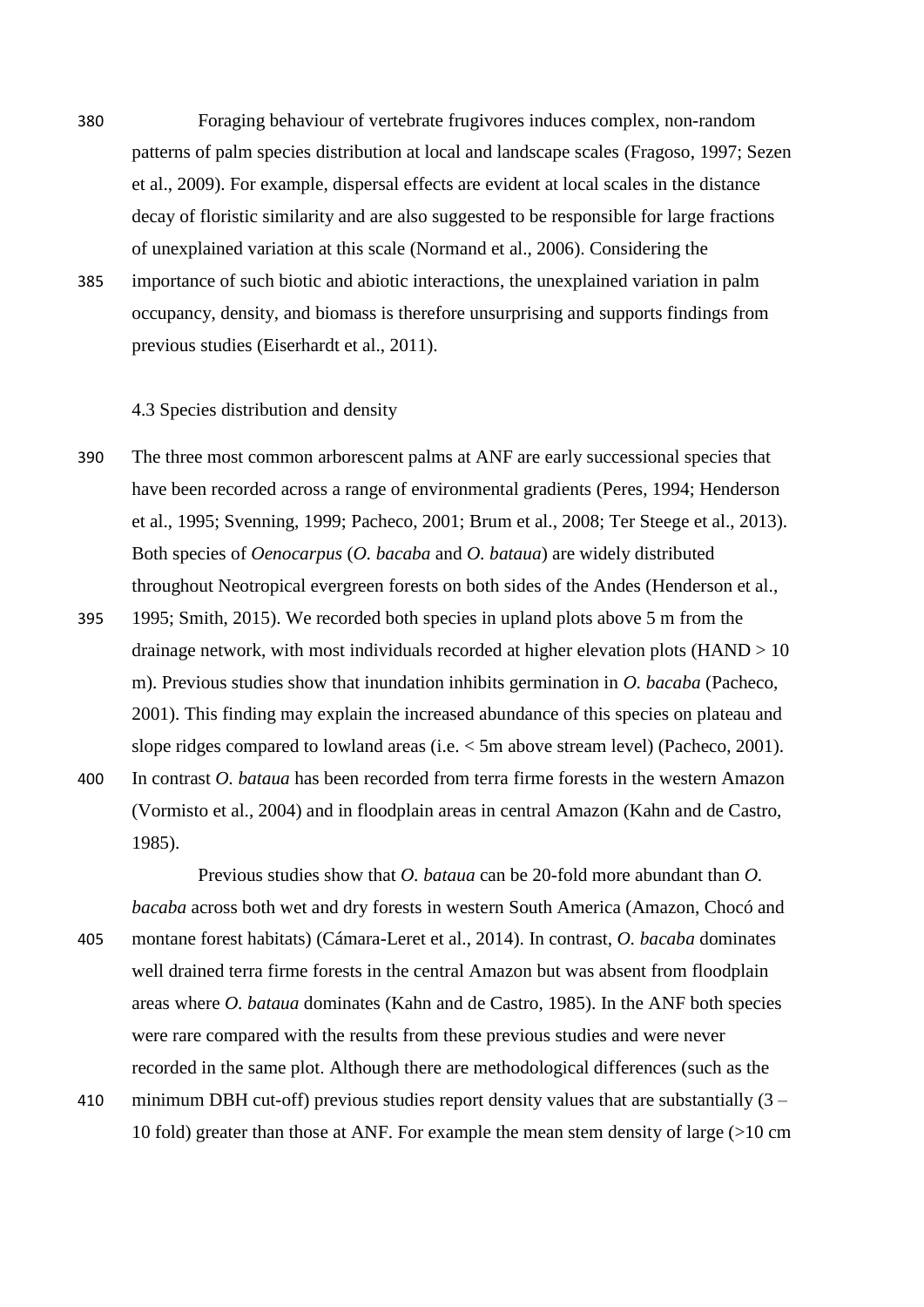DBH) *O. bacaba* was 5 ind. ha<sup>-1</sup> within 21 central Amazon terra firme forest plots of 1 ha each [\(Brum et al., 2008\)](#page-20-4).

- *Euterpe oleracea* is known for its strong association with floodplain and tidal 415 várzea forest areas [\(Muñiz-Miret et al., 1996;](#page-24-2) [Weinstein and Moegenburg, 2004;](#page-26-0) [Fortini](#page-22-6)  [and Carter, 2014\)](#page-22-6), which are often exploited for the commercial management of the species [\(Weinstein and Moegenburg, 2004;](#page-26-0) [Smith, 2015\)](#page-25-2). We recorded *E. oleracea* both at and above the drainage network  $(0 - 20 \text{ m})$ . The fact that this species occurs above the drainage network is consistent with other studies showing this species can occur in a
- 420 variety of topographic and hydrographic conditions [\(Vedel-Sorensen et al., 2013\)](#page-26-9). But as found for the two *Oenocarpus* species the density of *E. oleracea* in the ANF was much lower than those reported from central Amazon areas [\(Kahn and de Castro, 1985;](#page-23-3) [Costa et al., 2009\)](#page-21-7).

### 425 4.4 NTFP potential of arborescent palms

Economically viable densities of adult arborescent palms are likely to be orders of magnitude above the values we recorded at ANF. For example, in commercially managed floodplain areas, *E. oleracea* density ranges between 200 and 1000 stems ha<sup>-1</sup> [\(Benjamin Freitas et al., 2015\)](#page-20-1). Açaí production from semi-natural oligarchic palm

430 stands arguably accrues the highest socio-economic value at local to national scales from any nontimber neotropical forest resource [\(Muñiz-Miret et al., 1996;](#page-24-2) [Heckenberger et al., 2007;](#page-22-7) [Cámara-Leret et al., 2014;](#page-21-2) [Benjamin Freitas et al., 2015\)](#page-20-1). In contrast the commercialization of *Oenocarpus* remains much less important locally, and we could not find any published reports from our region of NTFP trade of these species. 435 Due to the overall rarity of arborescent palms at ANF, and the apparent lack of a local market for *Oenocarpus* sp., we focus on *E. oleracea* as the most viable palm NTFP option that could be harvested for either subsistence or cash.

Management of insufficiently dense resource populations may be required to boost stocks of commercially valuable NTFPs. Although recent studies highlight 440 degradation of forest diversity within monodominant açaí stands [\(Weinstein and](#page-26-0)  [Moegenburg, 2004;](#page-26-0) [Benjamin Freitas et al., 2015\)](#page-20-1), the recommended açaí management practice for smallholders is agroforestry, in which areas with 200-400 açaí stems per ha can still retain 200 native forest trees ha<sup>-1</sup> [\(Queiroz and Mochiutti, 2012\)](#page-25-12). Adoption of agroforestry management practices reduces biodiversity impacts and increases açaí fruit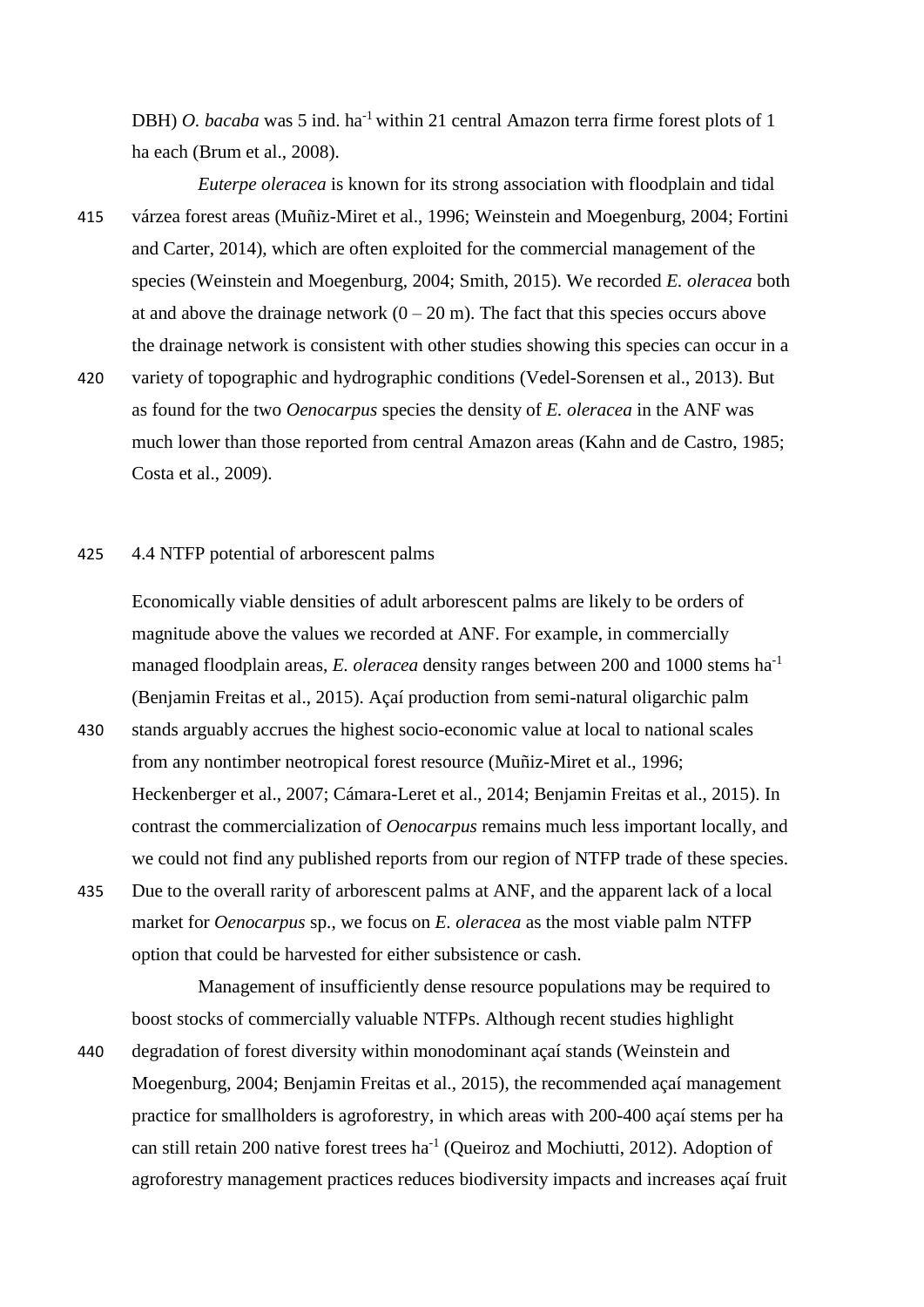445 production. For example, these agroforestry mosaics can extend açaí fruiting periods from 3 to 7 months [\(Queiroz and Mochiutti, 2012\)](#page-25-12), thereby significantly increasing NTFP productivity within smallholdings.

A comparison of smallholder açaí and micro scale timber producing firms from around the Amazon estuary found that average start-up costs for clearing and planting 1 450 ha of açaí was US\$948 [\(Fortini and Carter, 2014\)](#page-22-6), compared to an annual revenue of US\$1040 assuming the average açaí stand density. These authors also found that the financial break-even point based on açaí sales was relatively long at 8 years, largely because of the 3-5 years between planting and full production [\(Hiraoka, 1995;](#page-23-10) [Fortini](#page-22-6)  [and Carter, 2014\)](#page-22-6). If smallholder açaí production is deemed as an acceptable choice in 455 balancing conservation and local livelihoods in and around sustainable-use protected areas, then our findings suggest that subsidies and/or financial assistance will be needed to fund the start-up and management costs during pre-production years.

The ANF management plan establishes a 26,208 ha zone for community-based extractive activities, including nontimber resources. Assuming that lowland areas 460 accessible within 2000 m of the main river and with HAND values below 1 m are likely suitable for commercial açaí agroforestry plantations, the results of our HAND model suggest that approximately 2,845 ha (11% of the 26,208 ha zone) is available for commercial açaí planting. Assuming an average yearly revenue of US\$1040 per hectare [\(Fortini and Carter, 2014\)](#page-22-6), this provides an estimate of US\$ 2,958,800 per year from 465 commercial açaí production for the local residents in and around the ANF.

There are a total of 8 families who live along the ANF border and a further 23 within 20 km [\(Norris and Michalski, 2013\)](#page-24-1). It is estimated that 12.5 ha of permanent açaí cultivation would be required to provide the equivalent net present value of commercially valuable timber purchased by a sawmill [\(Fortini and Carter, 2014\)](#page-22-6).

470 Therefore, allocating 12.5 ha for commercial production per family (smallholders typically manage between 10 and 20 ha in the region) would require a total area of 388 ha, thereby generating a mean gross annual revenue of US\$ 13,000 per family. Although there are large uncertainties in these revenue estimates arising from a variety of economic, management and environmental challenges, a rural worker in Brazil earns

475 on average US\$468 per month [\(IBGE, 2013\)](#page-23-11) and in our study region, the principal earner from the families living around the ANF earns on average US\$ 500 per month [[\(Norris and Michalski, 2013\)](#page-24-1), 2012 exchange rate of US\$1.00 to R\$1.70]. Revenue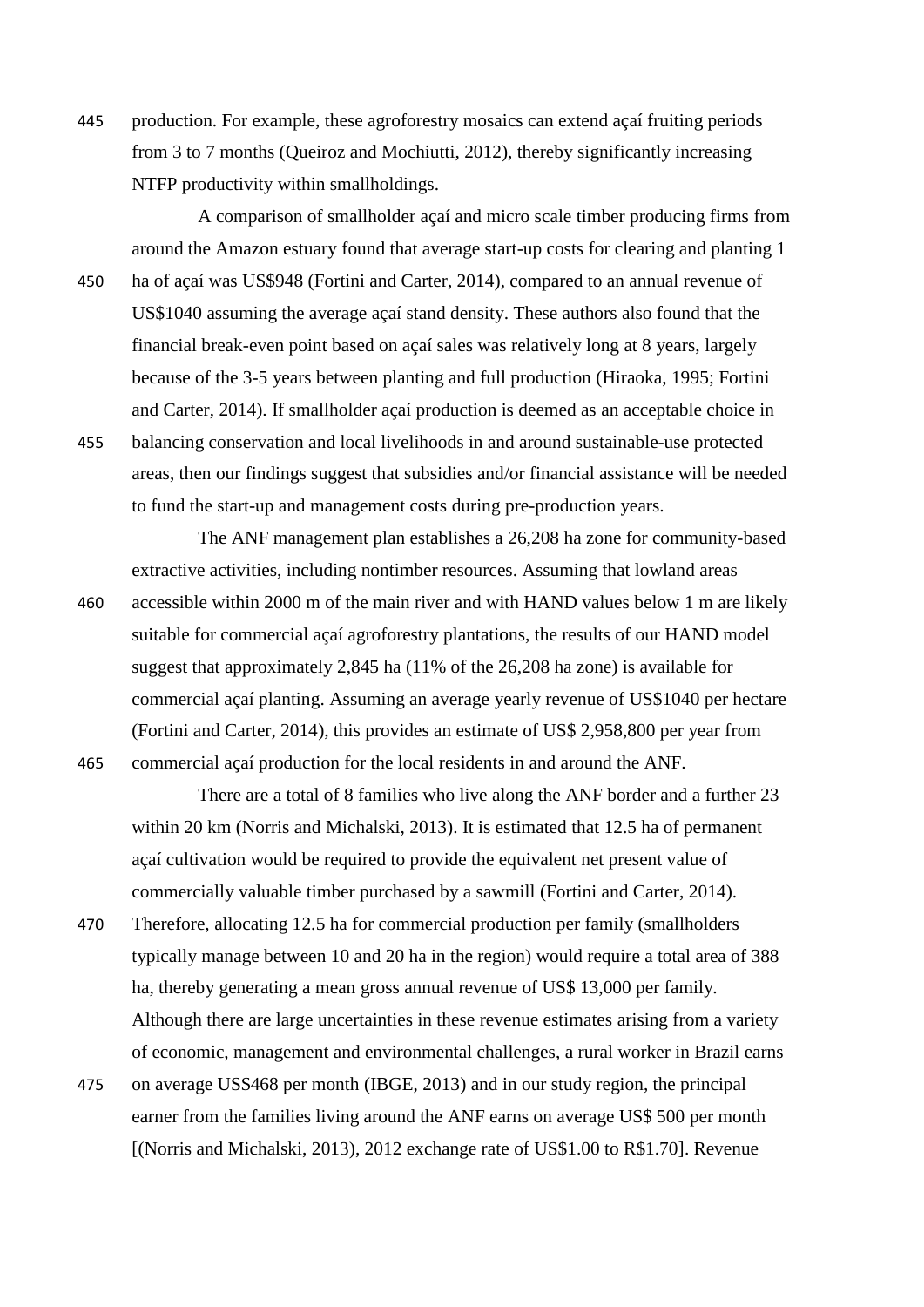from the effective management and commercialisation of palm NTFPs can therefore represent significant opportunities that remain under-exploited.

#### 480

# 4.5 Conclusion

Based on our results, we conclude that hydrography and topography have direct but distinct effects of the occupancy, density and biomass of adult arborescent palms at ANF. Based on the findings from our ecological models, and the economic potential of

- 485 *E. oleracea* NTFPs, we consider that with appropriate management the proportional area designated for extractive activities within sustainable-use Amazonian forest reserves appears to be adequate to generate significant socio-economic benefits for the rural population. Our findings emphasize that management of arborescent palms within an extensively managed agroforestry context will be necessary to realise the full socio-490 economic and conservation potential of sustainable–use protected areas. This is
- particularly important in the National Forests of Brazilian Amazonia, where marketcompetitive NTFP extractive activities can stave off the economic alternative of allocating much larger areas to corporate logging concessions, which are far more powerful agents of forest degradation.

#### 495

## **Acknowledgements**

The Instituto Chico Mendes de Conservação da Biodiversidade (ICMBio) and the Federal University of Amapá (UNIFAP) provided logistical support. We thank IBAMA for authorization to conduct research in ANF (IBAMA/SISBIO permit 47859-1). We 500 thank the Brazilian Long-term Biodiversity Monitoring Program (PPBIO) for providing the grid system used during field activities. We thank Érico Emed Kauano and Sueli Gomes Pontes dos Santos for assistance during the field campaigns. We thank Yuri Breno da Silva and Edielza Aline dos Santos Ribeiro for their help during data collection. We are deeply indebted to Cremilson and Cledinaldo Alves Marques for 505 their dedication, commitment and assistance during fieldwork. We also thank Fernanda

Michalski and Nigel Pitman who provided comments on previous versions of the manuscript.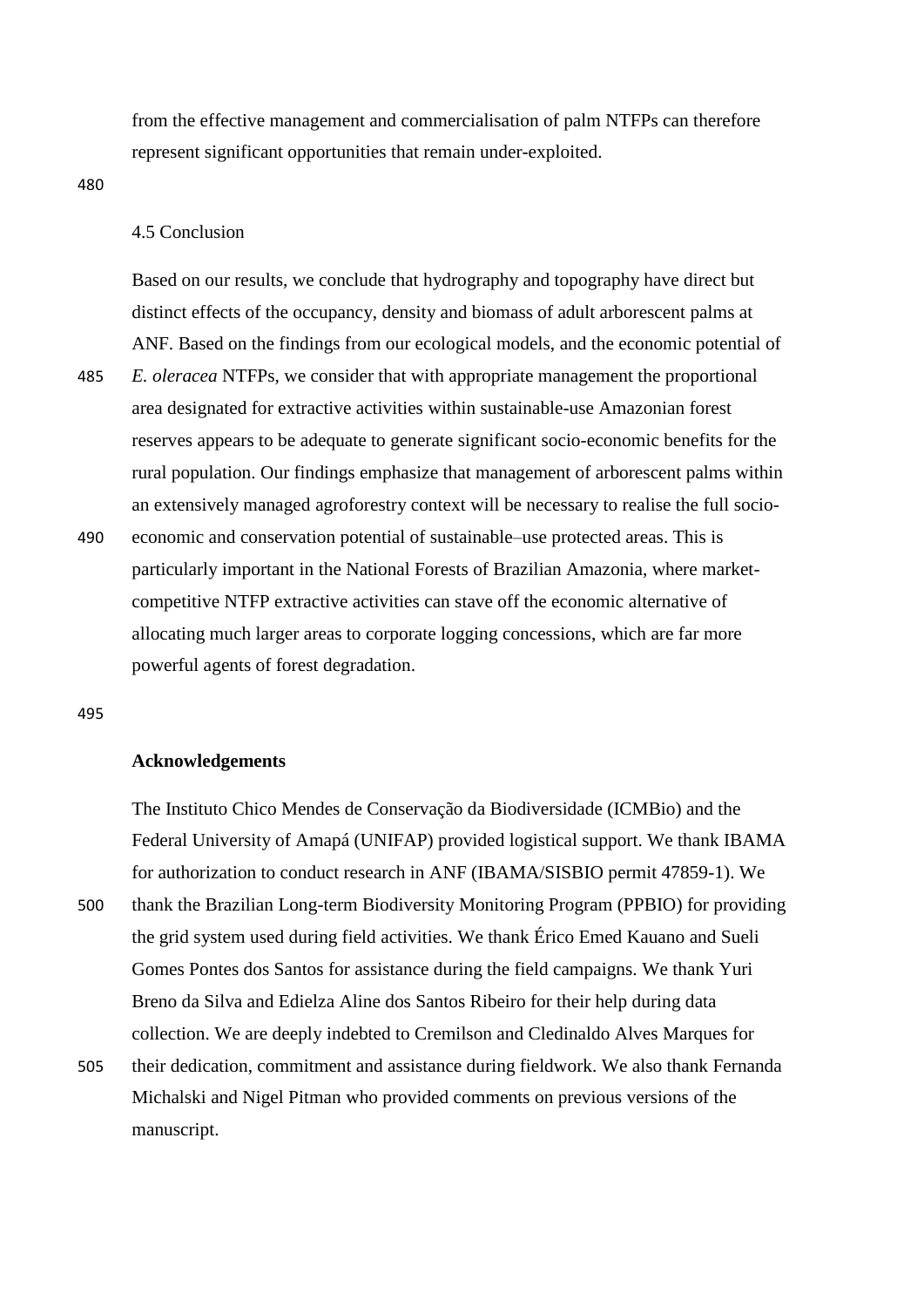## **Financial statement**

- 510 The authors thank the Brazilian National Counsel of Technological and Scientific Development ("Conselho Nacional de Desenvolvimento Científico e Tecnológico" - CNPq) for the financial support provided through the "MCTI/CNPQ/Universal 14/2014" grant number 446926/2014-0. DN thanks the Brazilian Coordination for the Improvement of Higher Education Personnel ("Coordenação de Aperfeiçoamento de
- 515 Pessoal de Nível Superior" CAPES) for the scholarship and financial support granted (grant number PNPD20130074). The funders had no role in study design, data collection and analysis, decision to publish, or preparation of the manuscript.

#### <span id="page-20-3"></span>**References**

- <span id="page-20-7"></span>520 Araújo, F.R., Lopes, M.A., 2012. Diversity of use and local knowledge of palms (Arecaceae) in eastern Amazonia. Biodiversity and Conservation 21, 487-501. Asner, G.P., Knapp, D.E., Broadbent, E.N., Oliveira, P.J., Keller, M., Silva, J.N., 2005. Selective logging in the Brazilian Amazon. Science 310, 480-482. Balslev, H., Kahn, F., Millan, B., Svenning, J.-C., Kristiansen, T., Borchsenius, F., Pedersen, D.,
- <span id="page-20-2"></span>525 Eiserhardt, W.L., 2011. Species diversity and growth forms in tropical American palm communities. The Botanical Review 77, 381-425[. http://dx.doi.org/10.1007/s12229-011-9084](http://dx.doi.org/10.1007/s12229-011-9084-x) [x.](http://dx.doi.org/10.1007/s12229-011-9084-x)

<span id="page-20-1"></span>Benjamin Freitas, M.A., Guimaraes Vieira, I.C., Kerti Mangabeira Albernaz, A.L., Lima Magalhaes, J.L., Lees, A.C., 2015. Floristic impoverishment of Amazonian floodplain forests

- <span id="page-20-6"></span>530 managed for acai fruit production. Forest Ecology and Management 351, 20-27. [http://dx.doi.org/10.1016/j.foreco.2015.05.008.](http://dx.doi.org/10.1016/j.foreco.2015.05.008) Bjorholm, S., Svenning, J.C., Baker, W.J., Skov, F., Balslev, H., 2006. Historical legacies in the geographical diversity patterns of New World palm (Arecaceae) subfamilies. Botanical Journal of the Linnean Society 151, 113-125[. http://dx.doi.org/10.1111/j.1095-8339.2006.00527.x.](http://dx.doi.org/10.1111/j.1095-8339.2006.00527.x)
- <span id="page-20-5"></span>535 Bjorholm, S., Svenning, J.C., Skov, F., Balslev, H., 2005. Environmental and spatial controls of palm (Arecaceae) species richness across the Americas. Global Ecology and Biogeography 14, 423-429. [http://dx.doi.org/10.1111/j.1466-822x.2005.00167.x.](http://dx.doi.org/10.1111/j.1466-822x.2005.00167.x) Brazil, M.o.t.E., 2015. Fifth National Report to the Convention on Biological Diversity. In: SBF, S.o.B.a.F.-. (Ed.). Brazil: Ministry of the Environment, Brasília, Brazil.
- <span id="page-20-4"></span><span id="page-20-0"></span>540 Brum, H.D., Nascimento, H.E.M., Laurance, W.F., Andrade, A.C.S., Laurance, S.G., Luiza, R.C.C., 2008. Rainforest fragmentation and the demography of the economically important palm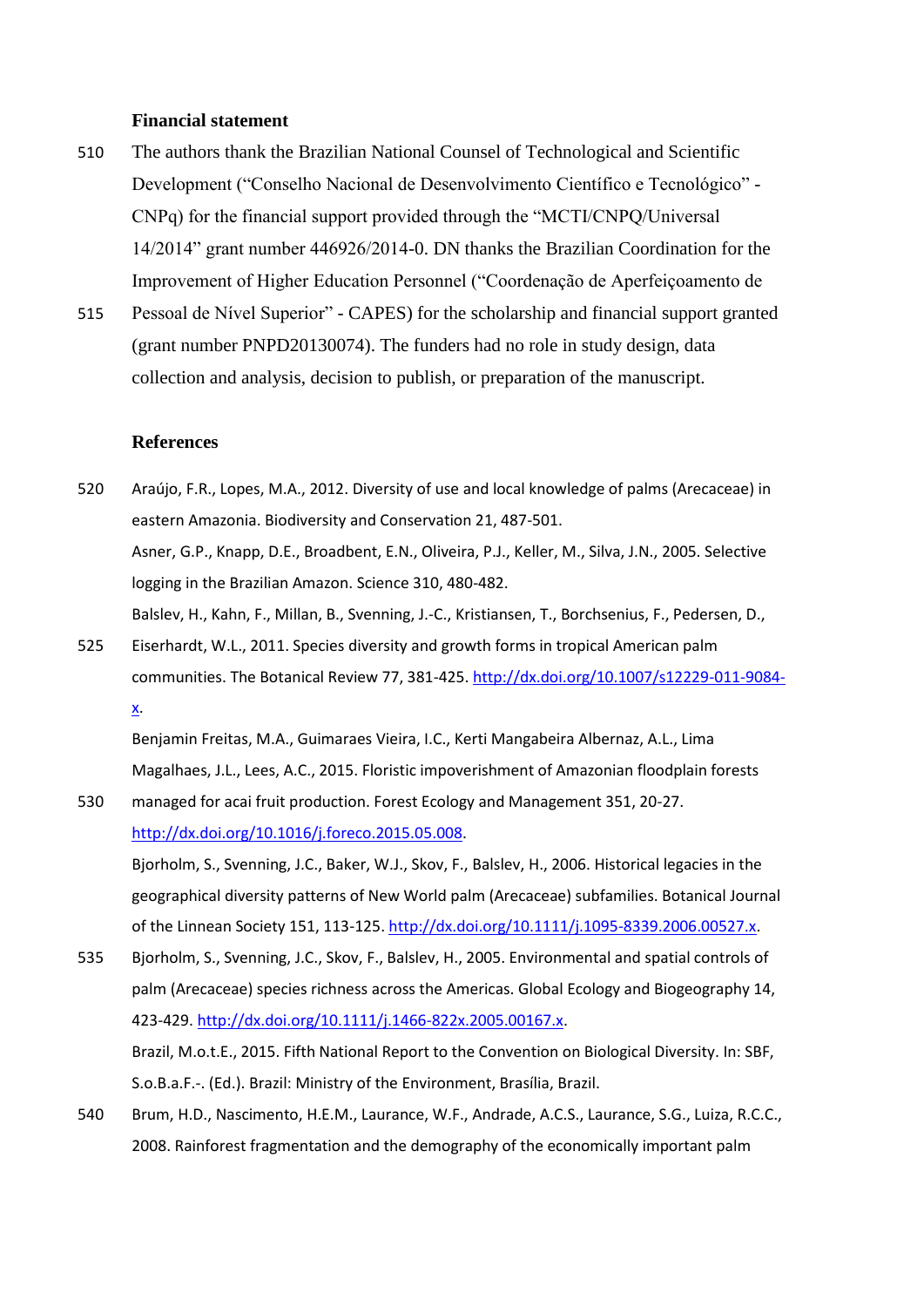Oenocarpus bacaba in central Amazonia. Plant Ecology 199, 209-215.

[http://dx.doi.org/10.1007/s11258-008-9425-y.](http://dx.doi.org/10.1007/s11258-008-9425-y)

<span id="page-21-2"></span>Cámara-Leret, R., Paniagua-Zambrana, N., Balslev, H., Barfod, A., Copete, J.C., Macía, M.J.,

545 2014. Ecological community traits and traditional knowledge shape palm ecosystem services in northwestern South America. Forest Ecology and Management 334, 28-42. [http://dx.doi.org/10.1016/j.foreco.2014.08.019.](http://dx.doi.org/10.1016/j.foreco.2014.08.019)

<span id="page-21-7"></span>Costa, F.R., Guillaumet, J.L., Lima, A.P., Pereira, O.S., 2009. Gradients within gradients: The mesoscale distribution patterns of palms in a central Amazonian forest. Journal of Vegetation

<span id="page-21-10"></span>550 Science 20, 69-78. [http://dx.doi.org/10.1111/j.1654-1103.2009.05314.x.](http://dx.doi.org/10.1111/j.1654-1103.2009.05314.x) Davis, T.A.W., Richards, P.W., 1934. The vegetation of Moraballi Creek, British Guiana: an ecological study of a limited area of tropical rain forest. Part II. The Journal of Ecology, 106- 155.

<span id="page-21-5"></span>de Andrade Miranda, I.P., 2001. Frutos de palmeiras da Amazônia. Presidência da República,

- <span id="page-21-6"></span>555 Ministério da Ciência e Tecnologia, Instituto Nacional de Pesquisas da Amazônia. de Castilho, C.V., Magnusson, W.E., de Araújo, R.N.O., Luizao, R.C., Luizao, F.J., Lima, A.P., Higuchi, N., 2006. Variation in aboveground tree live biomass in a central Amazonian Forest: Effects of soil and topography. Forest ecology and management 234, 85-96. [http://dx.doi.org/10.1016/j.foreco.2006.06.024.](http://dx.doi.org/10.1016/j.foreco.2006.06.024)
- <span id="page-21-9"></span><span id="page-21-0"></span>560 de Marques, A.A.B., Peres, C.A., 2015. Pervasive legal threats to protected areas in Brazil. Oryx 49, 25-29. [http://dx.doi.org/10.1017/S0030605314000726.](http://dx.doi.org/10.1017/S0030605314000726) Dransfield, J., Uhl, N.W., Asmussen, C.B., Baker, W.J., Harley, M.M., Lewis, C.E., 2005. A new phylogenetic classification of the palm family, Arecaceae. Kew Bulletin, 559-569. Dunn, P.K., 2014. tweedie: Tweedie exponential family models. [https://cran.r-](https://cran.r-project.org/web/packages/tweedie)
- <span id="page-21-8"></span><span id="page-21-3"></span>565 [project.org/web/packages/tweedie.](https://cran.r-project.org/web/packages/tweedie) Eiserhardt, W.L., Svenning, J.-C., Kissling, W.D., Balslev, H., 2011. Geographical ecology of the palms (Arecaceae): determinants of diversity and distributions across spatial scales. Annals of Botany 108, 1391-1416. [http://dx.doi.org/10.1093/aob/mcr146.](http://dx.doi.org/10.1093/aob/mcr146) Emilio, T., Quesada, C.A., Costa, F.R., Magnusson, W.E., Schietti, J., Feldpausch, T.R., Brienen,
- <span id="page-21-1"></span>570 R.J., Baker, T.R., Chave, J., Álvarez, E., 2014. Soil physical conditions limit palm and tree basal area in Amazonian forests. Plant Ecology & Diversity 7, 215-229. [http://dx.doi.org/10.1080/17550874.2013.772257.](http://dx.doi.org/10.1080/17550874.2013.772257) Eswaran, H., Ahrens, R., Rice, T.J., Stewart, B.A., 2002. Soil classification: a global desk reference. CRC Press.
- <span id="page-21-11"></span><span id="page-21-4"></span>575 Feldpausch, T.R., Lloyd, J., Lewis, S.L., Brienen, R.J.W., Gloor, M., Monteagudo Mendoza, A., Lopez-Gonzalez, G., Banin, L., Abu Salim, K., Affum-Baffoe, K., Alexiades, M., Almeida, S.,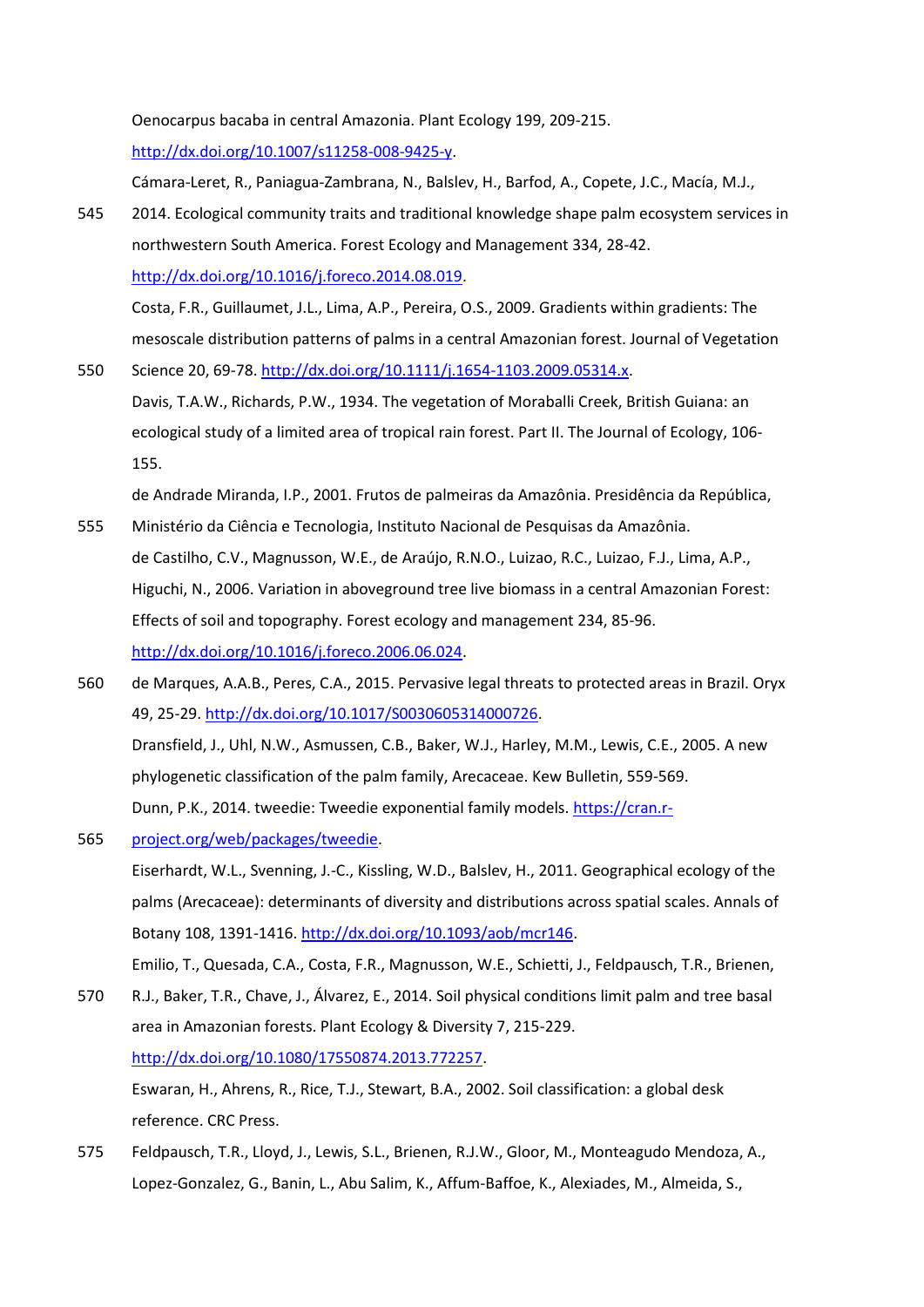Amaral, I., Andrade, A., Aragão, L.E.O.C., Araujo Murakami, A., Arets, E.J.M.M., Arroyo, L., Aymard C, G.A., Baker, T.R., Bánki, O.S., Berry, N.J., Cardozo, N., Chave, J., Comiskey, J.A., Alvarez, E., de Oliveira, A., Di Fiore, A., Djagbletey, G., Domingues, T.F., Erwin, T.L., Fearnside,

- 580 P.M., França, M.B., Freitas, M.A., Higuchi, N., C, E.H., Iida, Y., Jiménez, E., Kassim, A.R., Killeen, T.J., Laurance, W.F., Lovett, J.C., Malhi, Y., Marimon, B.S., Marimon-Junior, B.H., Lenza, E., Marshall, A.R., Mendoza, C., Metcalfe, D.J., Mitchard, E.T.A., Neill, D.A., Nelson, B.W., Nilus, R., Nogueira, E.M., Parada, A., Peh, K.S.H., Pena Cruz, A., Peñuela, M.C., Pitman, N.C.A., Prieto, A., Quesada, C.A., Ramírez, F., Ramírez-Angulo, H., Reitsma, J.M., Rudas, A., Saiz, G., Salomão,
- 585 R.P., Schwarz, M., Silva, N., Silva-Espejo, J.E., Silveira, M., Sonké, B., Stropp, J., Taedoumg, H.E., Tan, S., ter Steege, H., Terborgh, J., Torello-Raventos, M., van der Heijden, G.M.F., Vásquez, R., Vilanova, E., Vos, V.A., White, L., Willcock, S., Woell, H., Phillips, O.L., 2012. Tree height integrated into pantropical forest biomass estimates. Biogeosciences 9, 3381-3403. [http://dx.doi.org/10.5194/bg-9-3381-2012.](http://dx.doi.org/10.5194/bg-9-3381-2012)
- <span id="page-22-6"></span>590 Fortini, L.B., Carter, D.R., 2014. The economic viability of smallholder timber production under expanding açaí palm production in the Amazon Estuary. Journal of Forest Economics 20, 223- 235. [http://dx.doi.org/10.1016/j.jfe.2014.06.001.](http://dx.doi.org/10.1016/j.jfe.2014.06.001) Fragoso, J.M.V., 1997. Tapir-Generated Seed Shadows: Scale-Dependent Patchiness in the

<span id="page-22-5"></span><span id="page-22-0"></span>Amazon Rain Forest. Journal of Ecology 85, 519-529. [http://dx.doi.org/10.2307/2960574.](http://dx.doi.org/10.2307/2960574)

- 595 Godar, J., Gardner, T.A., Tizado, E.J., Pacheco, P., 2014. Actor-specific contributions to the deforestation slowdown in the Brazilian Amazon. Proceedings of the National Academy of Sciences 111, 15591-15596. 10.1073/pnas.1322825111. Göldel, B., Kissling, W.D., Svenning, J.-C., 2015. Geographical variation and environmental correlates of functional trait distributions in palms (Arecaceae) across the New World.
- <span id="page-22-4"></span><span id="page-22-1"></span>600 Botanical Journal of the Linnean Society 179, 602-617[. http://dx.doi.org/10.1111/boj.12349.](http://dx.doi.org/10.1111/boj.12349) Goodman, R.C., Phillips, O.L., del Castillo Torres, D., Freitas, L., Cortese, S.T., Monteagudo, A., Baker, T.R., 2013. Amazon palm biomass and allometry. Forest Ecology and Management 310, 994-1004[. http://dx.doi.org/10.1016/j.foreco.2013.09.045.](http://dx.doi.org/10.1016/j.foreco.2013.09.045)

<span id="page-22-7"></span>Heckenberger, M.J., Russell, J.C., Toney, J.R., Schmidt, M.J., 2007. The legacy of cultural

- 605 landscapes in the Brazilian Amazon: implications for biodiversity. Philosophical Transactions of the Royal Society B: Biological Sciences 362, 197-208. [http://dx.doi.org/10.1098/rstb.2006.1979.](http://dx.doi.org/10.1098/rstb.2006.1979) Henderson, A., Galeano-Garces, G., Bernal, R., 1995. Field guide to the palms of the Americas. Princeton University Press.
- <span id="page-22-3"></span><span id="page-22-2"></span>610 Hijmans, R.J., 2015. raster: Geographic Data Analysis and Modeling. [https://CRAN.R](https://cran.r-project.org/package=raster)[project.org/package=raster.](https://cran.r-project.org/package=raster)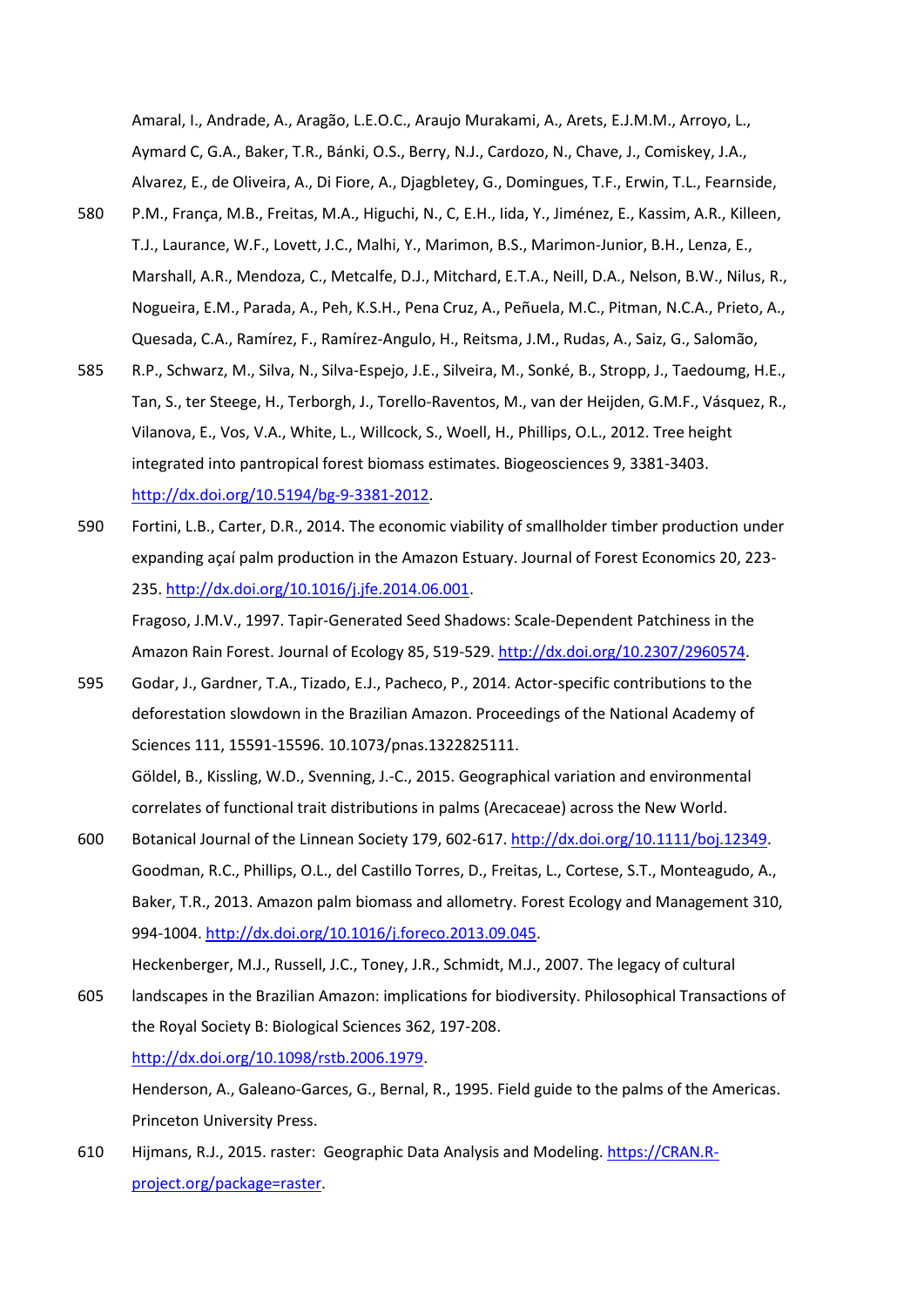<span id="page-23-10"></span><span id="page-23-0"></span>Hiraoka, M., 1995. Land use changes in the Amazon estuary. Global Environmental Change 5, 323-336. [http://dx.doi.org/10.1016/0959-3780\(95\)00066-W.](http://dx.doi.org/10.1016/0959-3780(95)00066-W) IBGE. 2010. Censo emográfico 2010.

<span id="page-23-11"></span>615 [http://www.ibge.gov.br/home/estatistica/populacao/censo2010/default.shtm.](http://www.ibge.gov.br/home/estatistica/populacao/censo2010/default.shtm) IBGE. 2013. Pesquisa Nacional por Amostra de Domicílios de 2011 a 2012. [http://www.ibge.gov.br/home/estatistica/populacao/trabalhoerendimento/pnad2012/default](http://www.ibge.gov.br/home/estatistica/populacao/trabalhoerendimento/pnad2012/default.shtm) [.shtm.](http://www.ibge.gov.br/home/estatistica/populacao/trabalhoerendimento/pnad2012/default.shtm)

<span id="page-23-7"></span><span id="page-23-4"></span>ICMBIO, 2014. Plano de Manejo da Floresta Nacional do Amapá, Macapa.

620 Kahn, F., 1990. Identification of Amazonian palm genera from vegetative characters. Principes 34, 199-207.

<span id="page-23-3"></span>Kahn, F., de Castro, A., 1985. The palm community in a forest of central Amazonia, Brazil. Biotropica, 210-216.

<span id="page-23-9"></span>Kahn, F., Granville, J.-J.d., 1992. Palms in forest ecosystems of Amazonia. Springer-Verlag,

625 London.

<span id="page-23-1"></span>Lasco, R.D., Delfino, R.J.P., Catacutan, D.C., Simelton, E.S., Wilson, D.M., 2014. Climate risk adaptation by smallholder farmers: the roles of trees and agroforestry. Current Opinion in Environmental Sustainability 6, 83-88. [http://dx.doi.org/10.1016/j.cosust.2013.11.013.](http://dx.doi.org/10.1016/j.cosust.2013.11.013)

<span id="page-23-2"></span>Link, A., De Luna, A.G., 2004. The importance of Oenocarpus bataua (Arecaceae) in the diet of 630 spider monkeys at Tinigua National Park, Colombia. Folia Primatologica 75, 391-391.

- <span id="page-23-5"></span>Magnusson, W., Braga-Neto, R., Pezzini, F., Baccaro, F., Bergallo, H., Penha, J., Rodrigues, D., Verdade, L.M., Lima, A., Albernaz, A.L., Hero, J.-M., Lawson, B., Castilho, C., Drucker, D., Franklin, E., Mendonça, F., Costa, F., Galdino, G., Castley, G., Zuanon, J., do Vale, J., Campos dos Santos, J.L., Luizão, R., Cintra, R., Barbosa, R.I., Lisboa, A., Koblitz, R.V., Nunes da Cunha, C.,
- 635 Mendes Pontes, A.R., , 2013. Biodiversity and Integrated Environmental Monitoring (Biodiversidade e Monitoramento Ambiental Integrado). Áttema Editorial :: Assessoria e Design, Manaus.

<span id="page-23-6"></span>Magnusson, W.E., Lima, A.P., Luizão, R., Luizão, F., Costa, F.R.C., Castilho, C.V.d., Kinupp, V.F., 2005. RAPELD: a modification of the Gentry method for biodiversity surveys in long-term

640 ecological research sites. Biota Neotropica 5, 19-24. Martins, A.C., Bernard, E., Gregorin, R., 2006. Inventários biológicos rápidos de morcegos (Mammalia, Chiroptera) em três unidades de conservação do Amapá, Brasil. Revista Brasileira de Zoologia 23, 1175-1184.

<span id="page-23-8"></span>Michalski, L.J., Norris, D., de Oliveira, T.G., Michalski, F., 2015. Ecological Relationships of

645 Meso-Scale Distribution in 25 Neotropical Vertebrate Species. PLoS ONE 10, e0126114. [http://dx.doi.org/10.1371/journal.pone.0126114.](http://dx.doi.org/10.1371/journal.pone.0126114)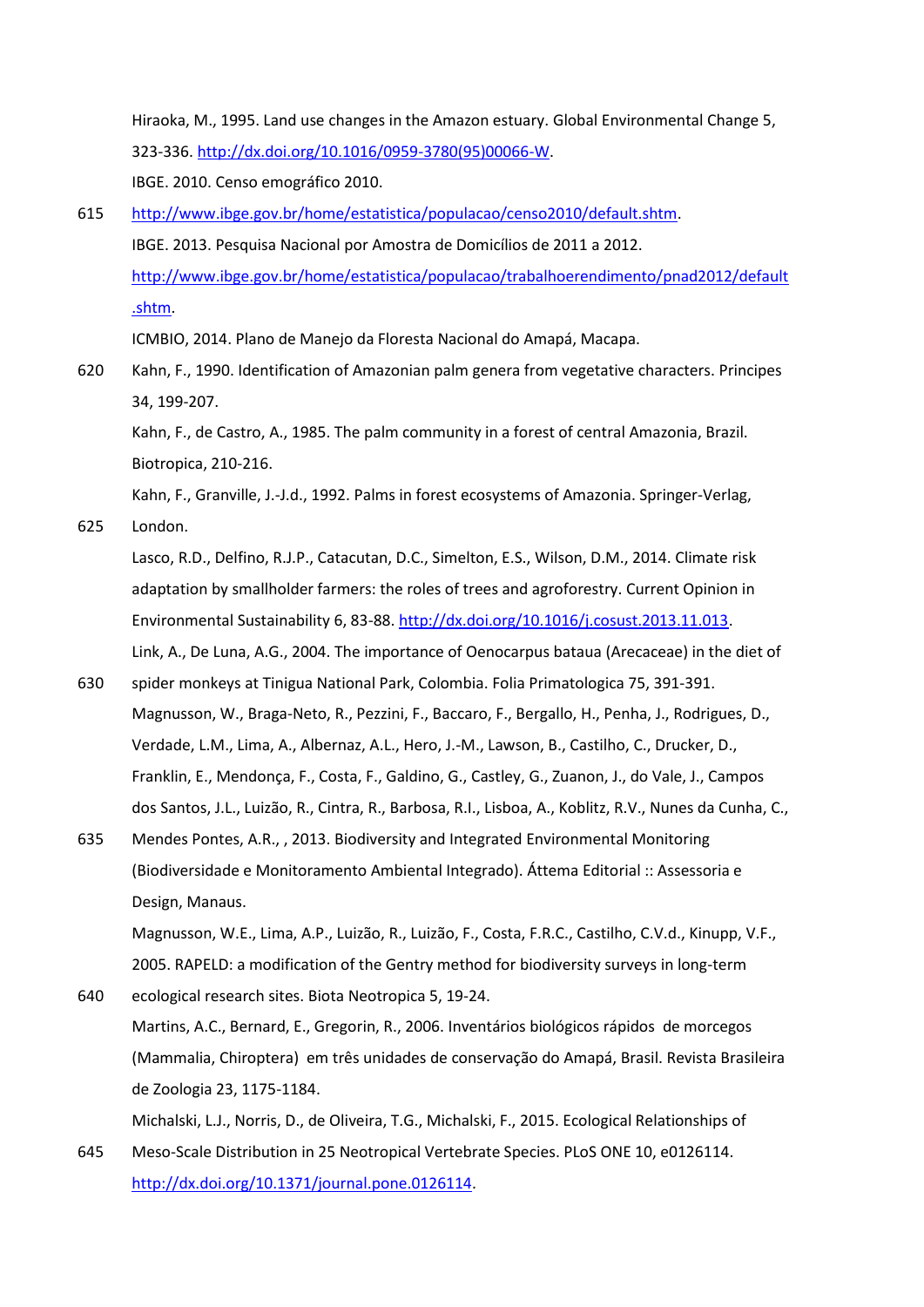<span id="page-24-2"></span>Muñiz-Miret, N., Vamos, R., Hiraoka, M., Montagnini, F., Mendelsohn, R.O., 1996. The economic value of managing the açaí palm (Euterpe oleracea Mart.) in the floodplains of the Amazon estuary, Pará, Brazil. Forest Ecology and Management 87, 163-173.

# <span id="page-24-10"></span>650 [http://dx.doi.org/10.1016/S0378-1127\(96\)03825-X.](http://dx.doi.org/10.1016/S0378-1127(96)03825-X) Normand, S., Vormisto, J., Svenning, J.-C., Grandez, C., Balslev, H., 2006. Geographical and environmental controls of palm beta diversity in paleo-riverine terrace forests in Amazonian Peru. Plant Ecology 186, 161-176.

<span id="page-24-6"></span>Norris, D., Fortin, M.-J., Magnusson, W.E., 2014. Towards Monitoring Biodiversity in

- <span id="page-24-1"></span>655 Amazonian Forests: How Regular Samples Capture Meso-Scale Altitudinal Variation in 25 km Plots. PLoS ONE 9, e106150. [http://dx.doi.org/10.1371/journal.pone.0106150.](http://dx.doi.org/10.1371/journal.pone.0106150) Norris, D., Michalski, F., 2013. Socio-economic and spatial determinants of anthropogenic predation on Yellow-spotted River Turtle, Podocnemis unifilis (Testudines: Pelomedusidae), nests in the Brazilian Amazon: Implications for sustainable conservation and management.
- <span id="page-24-8"></span>660 Zoologia (Curitiba) 30, 482-490[. http://dx.doi.org/10.1590/S1984-46702013000500003](http://dx.doi.org/10.1590/S1984-46702013000500003) Oksanen, J., Blanchet, F.G., Kindt, R., Legendre, P., Minchin, P.R., Hara, R.B.O., Simpson, G.L., Solymos, P., Stevens, M.H.H., Wagner, H., 2015. vegan: Community Ecology Package. [https://CRAN.R-project.org/package=vegan.](https://cran.r-project.org/package=vegan)

<span id="page-24-4"></span>Oliveira, L.L., Cunha, A.C., Jesus, E.S., Barreto, N.J.C., 2010. Características Hidroclimáticas da

665 Bacia do Rio Araguari (AP). In: Cunha, A.C., Souza, E.B., Cunha, H.F.A. (Eds.), Tempo, Clima e Recursos Hídricos – Resultados do Projeto RMETAP no Estado do Amapá. IEPA, Macapá, pp. 83-96.

<span id="page-24-11"></span>Pacheco, M.A.W., 2001. Effects of flooding and herbivores on variation in recruitment of palms between habitats. Journal of Ecology 89, 358-366[. http://dx.doi.org/10.1046/j.1365-](http://dx.doi.org/10.1046/j.1365-2745.2001.00548.x)

670 [2745.2001.00548.x.](http://dx.doi.org/10.1046/j.1365-2745.2001.00548.x)

<span id="page-24-7"></span><span id="page-24-5"></span>Pebesma, E.J., Bivand, R., 2005. Classes and methods for spatial data in R. R News 5. Pereira, L.A., Sena, K.S., dos Santos, M.R., Neto, S.V.C., 2008. Aspectos florísticos da FLONA do Amapá e sua importância na conservação da biodiversidade. Revista Brasileira de Biociências 5, pg. 693-695.

- <span id="page-24-9"></span><span id="page-24-3"></span>675 Peres, C.A., 1994. Composition, density, and fruiting phenology of arborescent palms in an Amazonian terra firme forest. Biotropica, 285-294. Peres, C.A., 2000. Identifying keystone plant resources in tropical forests: the case of gums from Parkia pods. Journal of Tropical Ecology 16, 287-317. Peres, C.A., 2011. Conservation in Sustainable‐Use Tropical Forest Reserves. Conservation
- <span id="page-24-0"></span>680 Biology 25, 1124-1129. [http://dx.doi.org/10.1111/j.1523-1739.2011.01770.x.](http://dx.doi.org/10.1111/j.1523-1739.2011.01770.x)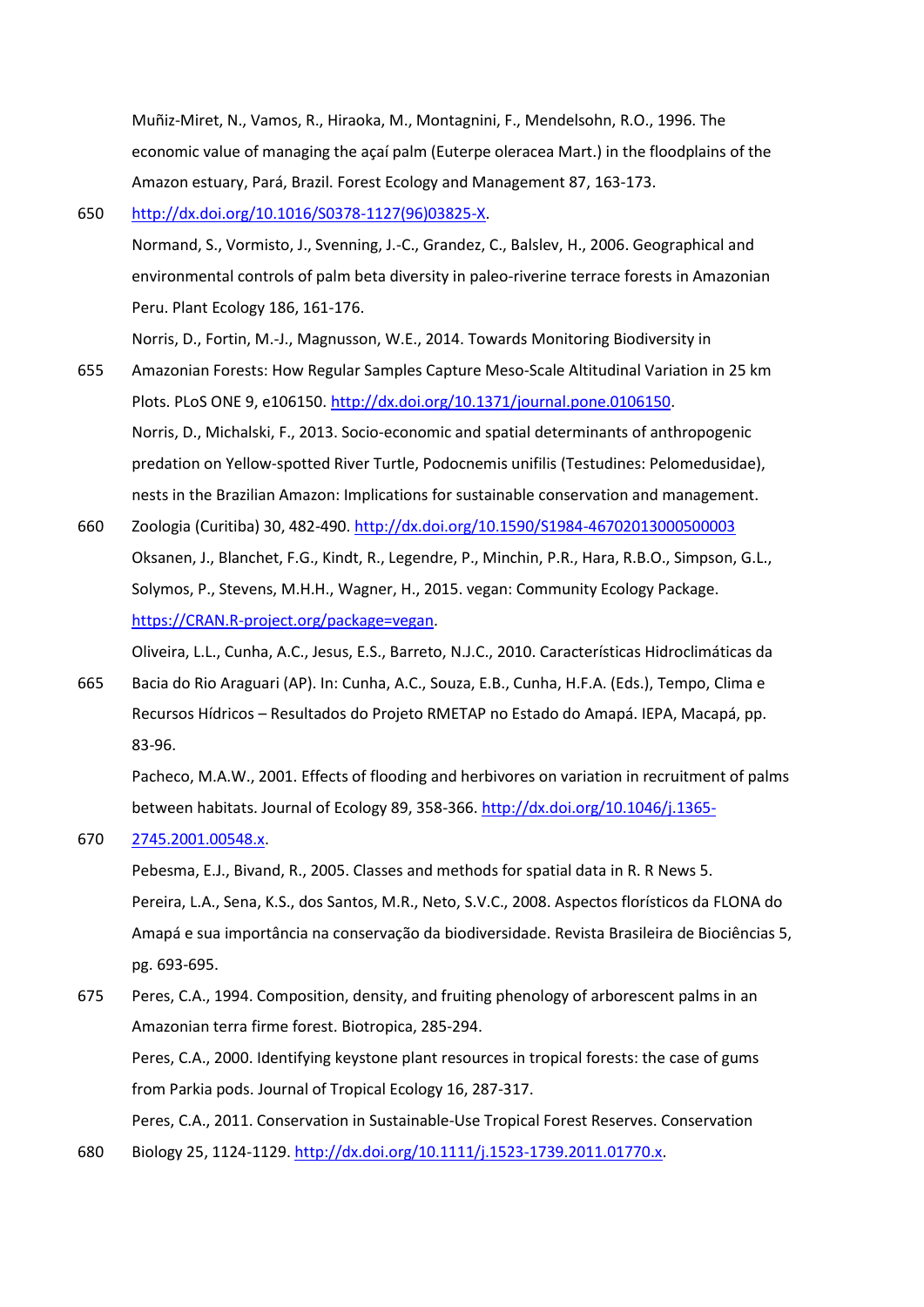<span id="page-25-7"></span>Poulsen, A.D., Tuomisto, H., Balslev, H., 2006. Edaphic and Floristic Variation within a 1‐ha Plot of Lowland Amazonian Rain Forest. Biotropica 38, 468-478[. http://dx.doi.org/10.1111/j.1744-](http://dx.doi.org/10.1111/j.1744-7429.2006.00168.x) [7429.2006.00168.x.](http://dx.doi.org/10.1111/j.1744-7429.2006.00168.x)

<span id="page-25-12"></span>Queiroz, J.A.L.d., Mochiutti, S., 2012. Guia prático de manejo de açaizais para produção de 685 frutos. Embrapa Amapá, Macapá, Brazil.

<span id="page-25-9"></span>R Core Team, 2015. R: A language and environment for statistical computing. 3.2.3. [http://www.R-project.org/.](http://www.r-project.org/)

<span id="page-25-1"></span>Reed, J., Van Vianen, J., Deakin, E.L., Barlow, J., Sunderland, T., 2016. Integrated landscape approaches to managing social and environmental issues in the tropics: learning from the past

<span id="page-25-10"></span>690 to guide the future. Global Change Biology. [http://dx.doi.org/10.1111/gcb.13284.](http://dx.doi.org/10.1111/gcb.13284) Ribeiro Jr, P.J., Diggle, P.J., 2015. geoR: Analysis of Geostatistical Data[. https://CRAN.R](https://cran.r-project.org/package=geoR)[project.org/package=geoR.](https://cran.r-project.org/package=geoR)

<span id="page-25-3"></span>Richards, M., 1993. The potential of non-timber forest products in sustainable natural forest management in Amazonia. The Commonwealth Forestry Review, 21-27.

<span id="page-25-6"></span>695 Rocha, A.d., Silva, M.d., 2005. Aspectos fitossociológicos, florísticos e etnobotânicos das palmeiras (Arecaceae) de floresta secundária no município de Bragança, PA, Brasil. Acta Botanica Brasilica 19, 657-667.

<span id="page-25-8"></span>Salm, R., Prates, A., Simoes, N.R., Feder, L., 2015. Palm community transitions along a topographic gradient from floodplain to terra firme in the eastern Amazon. Acta Amazonica 45,

700 65-74.

<span id="page-25-0"></span>Schneider, C., Coudel, E., Cammelli, F., Sablayrolles, P., 2015. Small-Scale Farmers' Needs to End Deforestation: Insights for REDD+ in São Felix do Xingu (Pará, Brazil). International Forestry Review 17, 124-142. [http://dx.doi.org/10.1505/146554815814668963.](http://dx.doi.org/10.1505/146554815814668963)

<span id="page-25-11"></span>Sezen, U.U., Chazdon, R.L., Holsinger, K.E., 2009. Proximity is not a proxy for parentage in an

- <span id="page-25-5"></span>705 animal-dispersed Neotropical canopy palm. Proceedings of the Royal Society of London B: Biological Sciences, rspb. 2008.1793. [http://dx.doi.org/10.1098/rspb.2008.1793.](http://dx.doi.org/10.1098/rspb.2008.1793) Sist, P., Ferreira, F.N., 2007. Sustainability of reduced-impact logging in the Eastern Amazon. Forest ecology and management 243, 199-209. Smith, N., 2015. Palms and Cultural Landscapes. In, Palms and People in the Amazon. Springer,
- <span id="page-25-2"></span>710 pp. 1-8.

<span id="page-25-4"></span>Steele, M.Z., Shackleton, C.M., Shaanker, R.U., Ganeshaiah, K., Radloff, S., 2015. The influence of livelihood dependency, local ecological knowledge and market proximity on the ecological impacts of harvesting non-timber forest products. Forest Policy and Economics 50, 285-291. [http://dx.doi.org/10.1016/j.forpol.2014.07.011.](http://dx.doi.org/10.1016/j.forpol.2014.07.011)